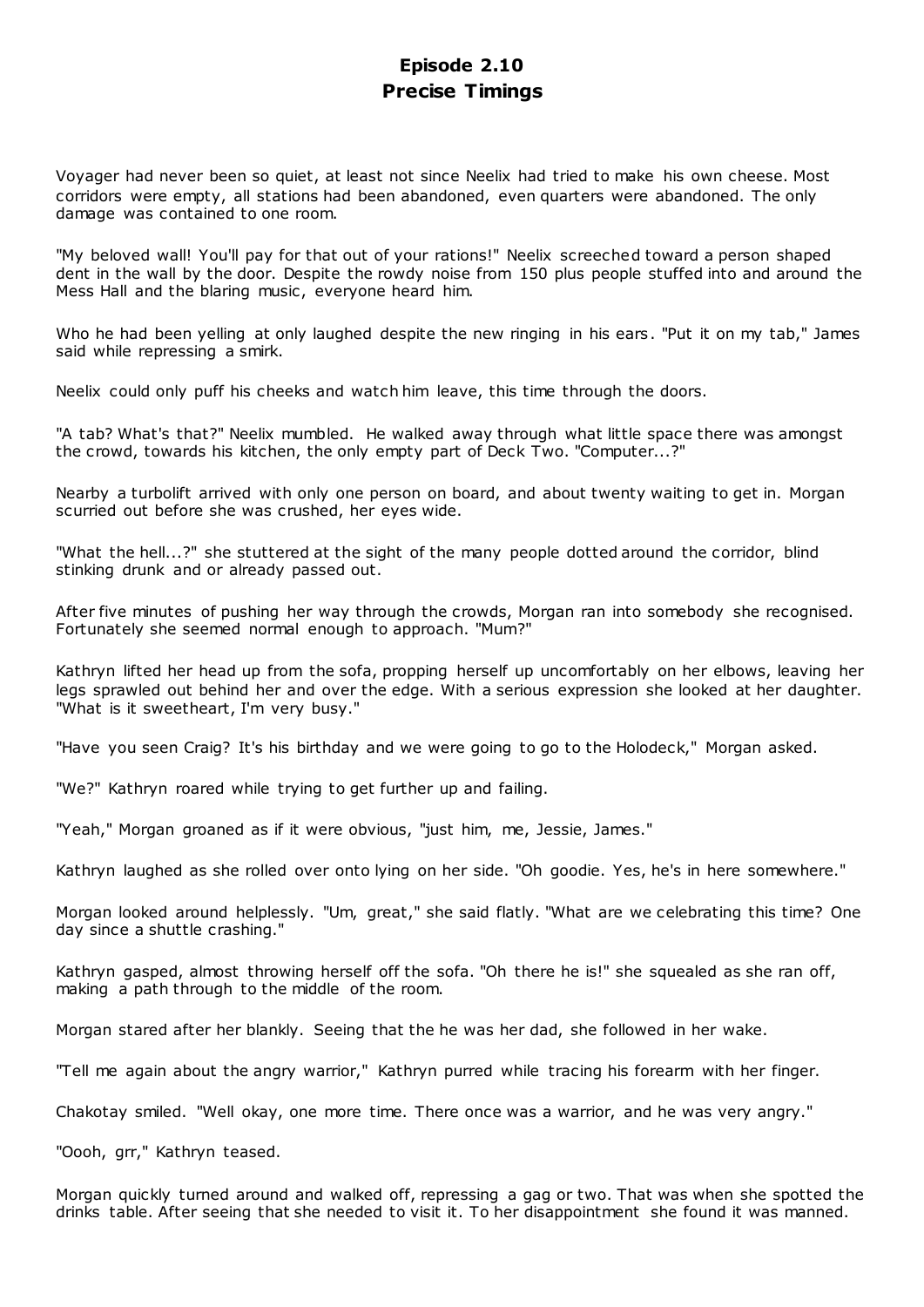"Hey um, I'll take that one," Morgan tried to sound confident while reaching for one of the glasses. A hand blocked her at the last second.

"And how old are you, young lady?" the owner of the hand asked.

Morgan cleared her throat and tried to smile through her lowering patience. "Come on Tom, you know me, I'm eighteen."

"Errggh!" Tom grunted loudly, making the poor girl jump. "Wrong. Drinking age is twenty one."

"But..." Morgan protested. Then she realised the table was remarkably full of glasses that were not empty. She eyed Tom suspiciously.

He looked super nervous, she heard him stuttering in his own head. *"If she grabs one... no, she won't know the difference. I'm safe. You tried."* He smiled, relieved.

"Is this fake..." Morgan started to ask.

Tom shoved one of the drinks into her hand. "Oh what harm is one. Off you go, now. Don't tell your mum."

Morgan pulled a face, and walked around with her drink that smelled only of lemonade. While she was taking a sip on that she passed the crowd around the replicator where a fight had broken out. A couple of crewmembers climbed onto the scuffle to order their refills.

"Morgan?" a muffled but familiar voice called for her. She didn't have time to turn, someone squeezed around to get in front of her. "Where've you been? This party's the best," Craig slurred, swaying as if he were a flag in the breeze.

"I thought you wanted to go to the Holodeck. That's where I was," Morgan tried not to snap.

Craig looked at her confused. "Are you asking me out? Wow, this is a great party."

"Eeew no," Morgan groaned and cringed. "Your birthday you moron."

"Oh," Craig said very slowly, his eyes a million lightyears away. "Oh yeah, my birthday also clashes with that."

"With what? This isn't your party?" Morgan said.

Craig laughed, "oh god no, if it were mine no one would show up." He instantly looked down in the dumps, "aaaw, now it sucks."

Morgan rolled her eyes. "No, now it's a pity party. Look, tell me what's going on and we can still go to the Holodeck."

Craig brightened up considerably. "Really? I figured you'd know, it's..." His face fell, "oh, you w eren't here back then."

"What?" Morgan snapped.

"Those were sadder times," Craig said sadly and walked off without her.

Morgan started to shake she was so mad. "Is there anyone sober on this stupid ship?" A speck of colour caught her eye. She looked across towards the window where she could see their ally ships flying next to them.

#### **The Bridge:**

Harry let out a massive relaxing sigh as he stretched out in the big chair. "Finally, a night shift staff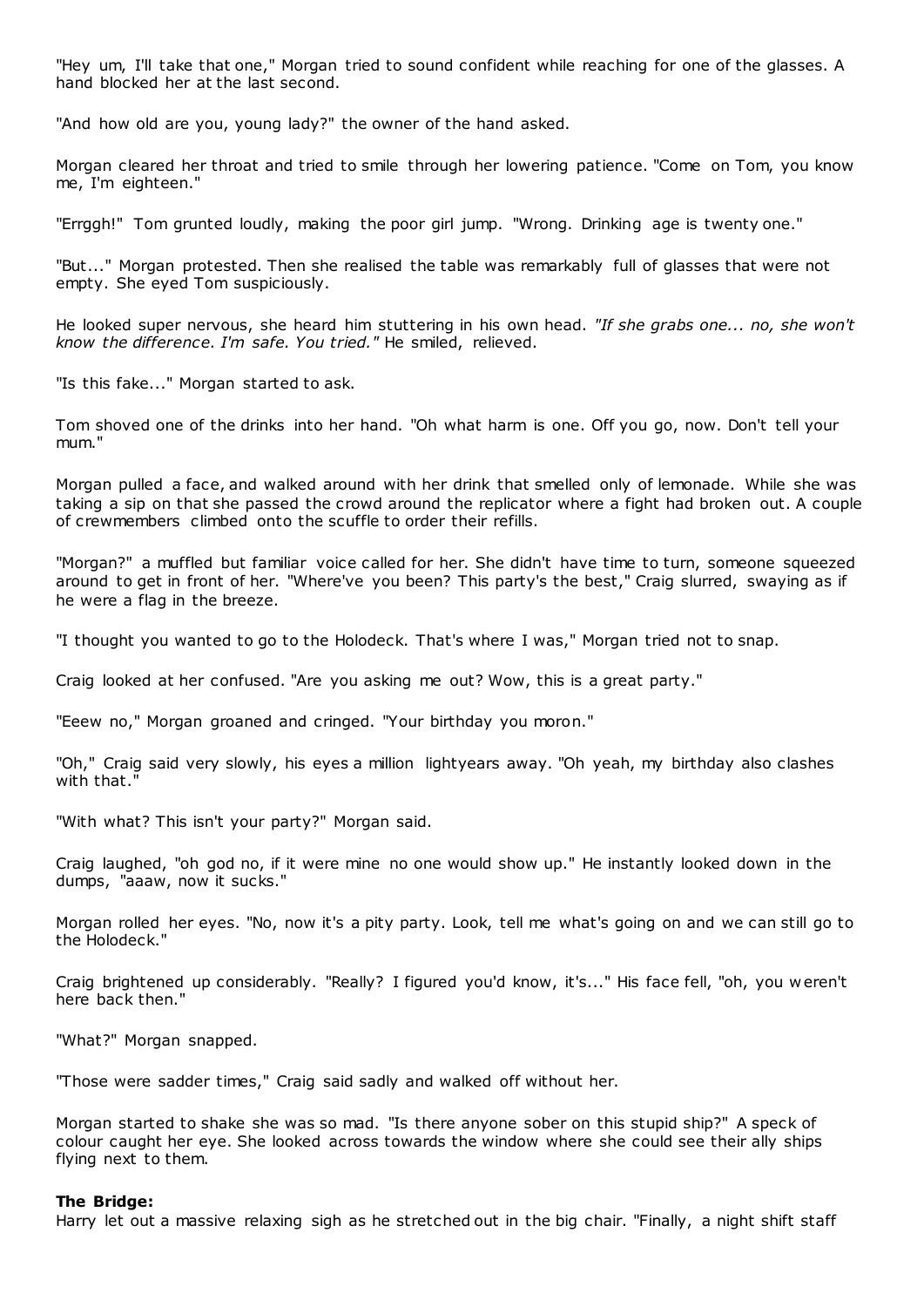who respects me. This is the life." He remembered something, "oh Tactical, a shield update please." He tapped on the console in between the chairs. "Why, it's 100% sir and all thanks to you. Oh stop."

Typically Morgan had walked in halfway through that, and of course was judging him. She briefly scanned around the empty bridge.

"Oh sir, we'd love another one of your clarinet pieces," Harry said, still very much unaware she was there. "Ensign, that's sweet but I don't bring it with me, not to work."

Morgan walked around the banisters behind him so he'd see her.

"Not since the last time anyway," Harry muttered bitterly. He finally noticed her when she stood in front of him, he jumped out of his skin. "Jebus whist," he wheezed, pressing his hand on his chest.

"What?" Morgan muttered. She shook her head, "are you finished talking with all your friends?"

Harry got his breath back in time to scowl toward her. "You do know there's a party just one deck below us, right?"

"No I didn't notice," Morgan said, rolling her eyes to the side. "Did you finish early or get kicked out?"

"Haha," Harry said flatly. "What do you want? You know you're not allowed here when your parents aren't."

"Don't you worry. Like your adoring fans, I'm not here," Morgan said.

Harry sighed, relieved until she made her way towards the Ready Room. Typically that was when Opps bleeped repeatedly. He ran over while at the same time keeping an eye on her, only to trip over the banister and fall face first into the floor.

Morgan missed it all as she was too busy tapping the panel next to the stubborn door. A smashed panel later and she was in without a care in the world. It didn't take her long to get comfy in her mum's chair with her feet up on the desk.

The computer complained for a few minutes before she decided to press on it. The screen turned on to show Lilly, startling the both of them. "Oh, that's not the off button," Morgan complained.

"No. What's happening over there? The lights keep on flickering and I swear I saw someone hanging around outside," Lilly stuttered.

"Yeah probably," Morgan said, shrugging. Then she noticed she was sharing the chair with something stuck in the arm crevice. While she was fiddling about she heard a knock. "Come in?" was her automatic response. She noticed the doors were still open and no one was in sight.

Another loud knock and she realised it had come from the window. "Oh god!" she blurted out as soon as she looked across.

"What?" Lilly frantically asked.

Morgan wordlessly turned the computer around so she could also see Tom doing a back crawl outside the ship.

"Ohno," Lilly sighed, "this isn't another episode of his show, is it?"

"No..." Morgan answered hesitantly, "I don't think so." Light smoke drifted by her face, the smell of it forced her to hold her breath.

She followed the smoke to the door. Before she got there Harry spluttered, "what are you doing, you'll set off the..." An alarm sounded, Morgan also recognised the sound of a forcefield springing up. The smell started to fade away.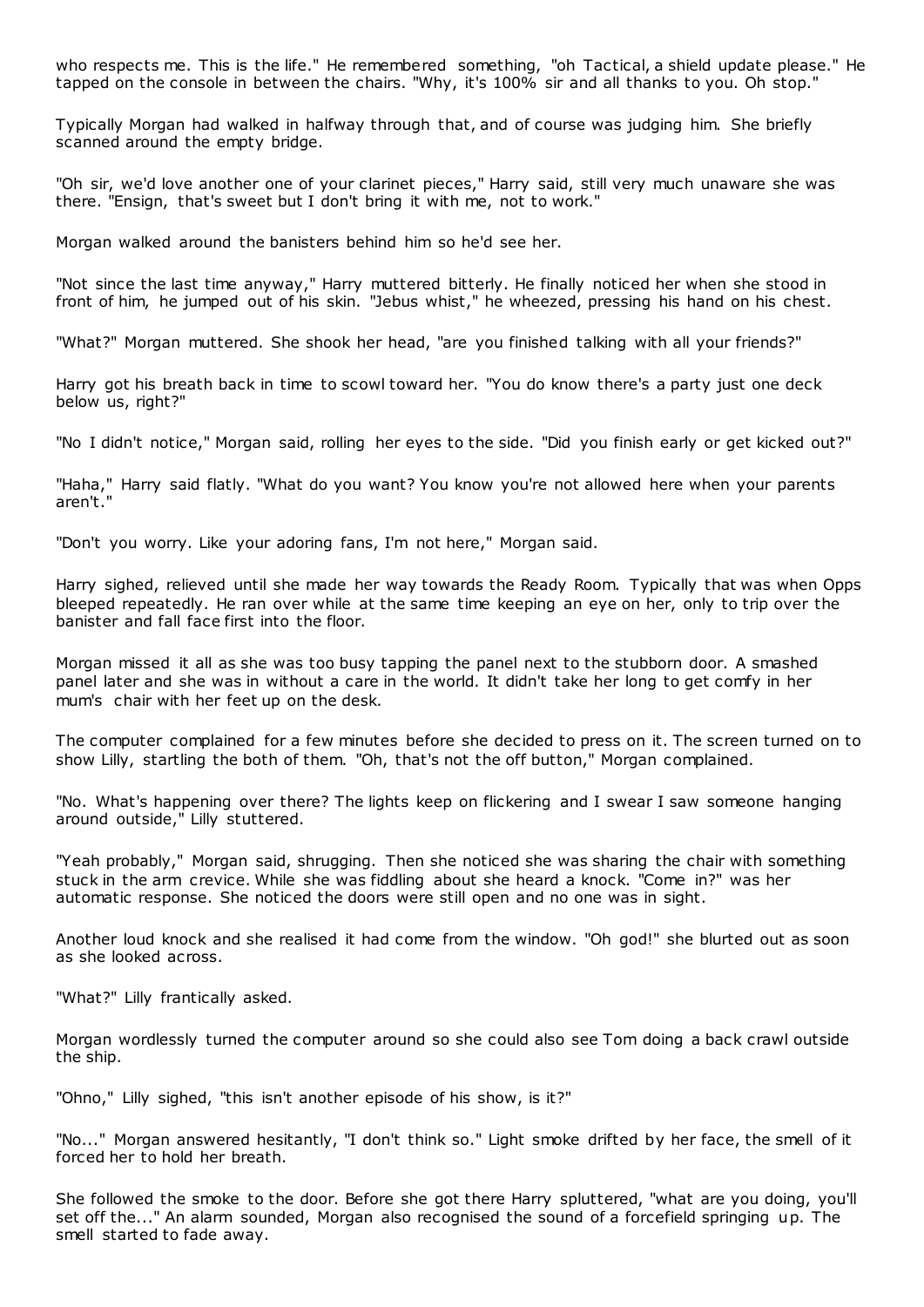Outside wasn't so lucky, the whole bridge stunk. Harry scowled at Neelix standing by his station, puffing away on a cigarette, seemingly unaware a whisker was on fire.

"What? James told me he'd pay me back in tabs. It's good," Neelix said before he started coughing horribly. Once done he dropped like a stone to the ground.

Harry groaned and tapped his commbadge, "Doc?" He instantly regretted it since all he could hear was screaming from a woman and a baby.

Morgan quickly retreated back into the Ready Room to get away from it.

*"I'm a little busy right now... what!?"* the Doctor's voice grunted.

"I haven't said..." Harry stammered. "Neelix needs help."

*"Well we all know that,"* the Doctor said in a grumpy tone.

Harry laughed nervously, "the medical kind. What's going on?"

*"Apparently Sickbay is the new nursery when there's a party I'm not invited to. Danny's screaming set off one of the Torres babies, and the other decided to compete I think. I've had to seal the door to stop Kiara running out for the tenth time. Unless he's dying..."*

Harry looked across at the fire spreading to Neelix's other whiskers. "Uh yeah, but maybe the kids should be moved."

*"Oh I'll get right on it!"*

Then finally there was silence. Harry's relief was short lived, Neelix coughed in his sleep. "Ok um, what would Janeway do?" A few seconds of brain racking later, he shouted "Morgan?"

Morgan stuck her head around the Ready Room doors with her eyes wider than normal. At first Harry thought it was Kathryn from the past.

"No!" she snapped like she was accused of something.

"Um, yes?" Harry improvised.

"Oh alright," Morgan groaned. She skipped out of the Ready Room clutching something. When Harry recognised it as the flask Kathryn only used during real emergencies, he started to sweat buckets.

"Can you pick up your sister, and the Torres kids from Sickbay and maybe..." Harry quickly said. Morgan laughed over him while batting the air in front of her face. "Keep them out of more trouble."

Morgan shrugged. "Okay, it's dirty in here anyway," she said on her way out. At the last second before the lift she swirled around, "oops, this one was for you."

Harry barely had time to question her, what looked like a laptop was hurtling towards his face. He ducked and it went flying over his head.

Morgan stepped into Sickbay looking a little worse for wear, and that was before she heard all of the screaming. Something blurred by her, she looked around back at the door as it shut.

"Oh great, she's out," the Doctor grunted. Danny stopped tightening her headlock on Ian to stare hopefully at the hologram, Ian as well. "What?"

"Um, er, where's the kiddos?" Morgan asked while averting her eyes away from them.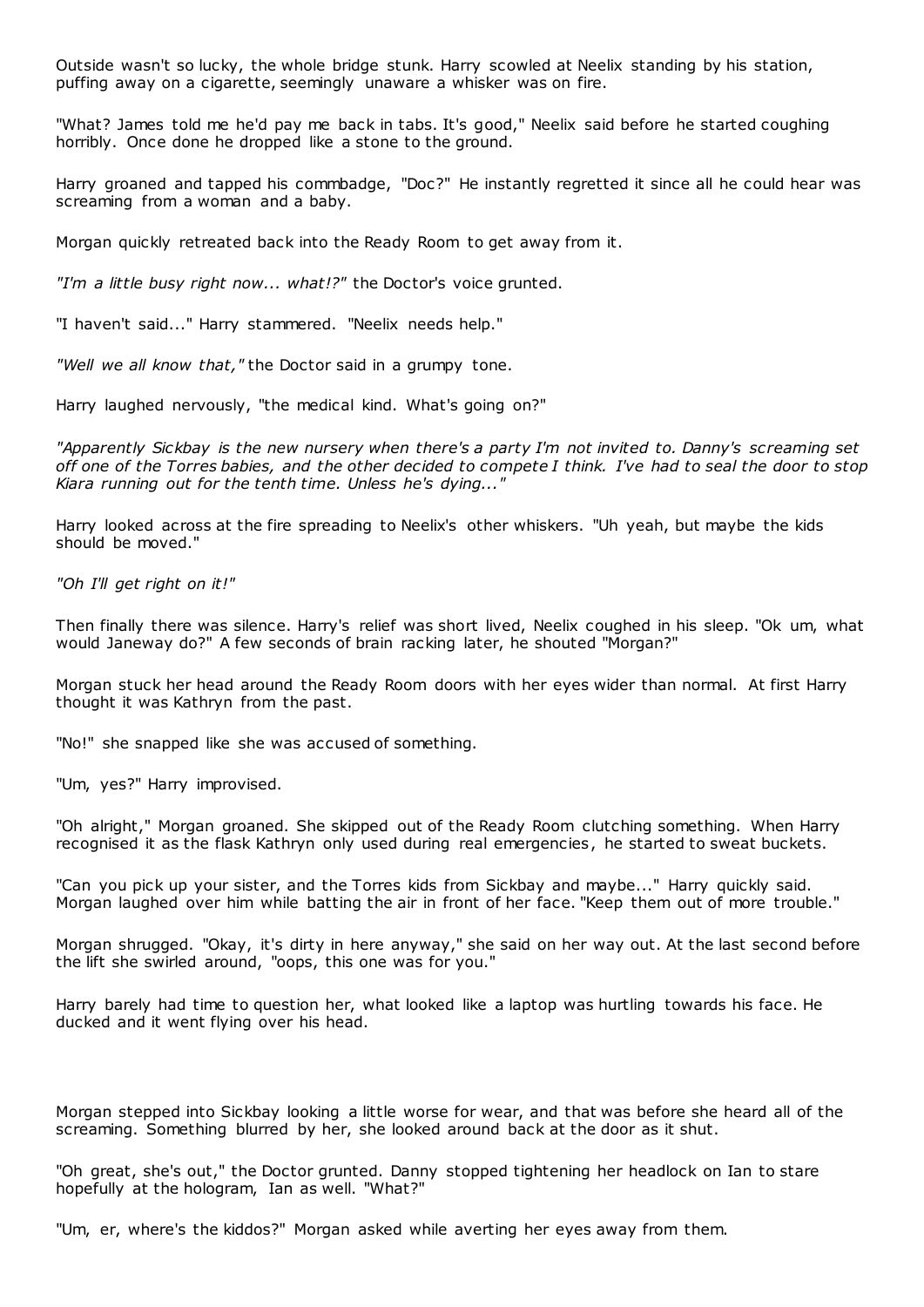The Doctor sighed and pointed at the door. "Follow the noise." A tricorder slammed into his forehead, he groaned tiredly in Danny's direction. "I didn't mean you. Lets find out how far along you are." He collected the freshly cracked tricorder.

"But I haven't moved yet," Morgan said.

The stares she got encouraged her to run into the office, then into the adjoining lab. She was instantly greeted by a very ripe smell that almost floored her. Glancing between the two babies, she had no idea who it was coming from. The first she looked at was somehow sleeping soundly despite the screaming happening right beside him. She shrugged and grabbed one.

## **The Bridge:**

The Z5 bridge crew looked on awkwardly from the left side of the viewscreen. Since Harry had not moved at all when he dropped onto the edge of the Captain's chair with a hanging jaw, Lilly asked someone at a back station to restart the monitor. On the right side of his screen a bright yellow tear in space widened and rippled.

"Nope," the crewmember at the back of the Z5 bridge said.

Lilly glanced between her and Harry, "okay, I'm going to take that as a yes. Red Alert."

As red lights flashed across their bridge, Harry remembered to blink.

"Good call, I'm picking up three ships coming out of that thing," Carly said.

Harry shook and exhaled sharply, his eyes remained bugged. "Wait, what? Oh god..." he leapt from the chair, "if I put red on, who's going to come, everyone's drunk."

Lilly and Dave exchanged worried stares. "Who are we dealing with?" Lilly asked.

Harry laughed insincerely, "oh just some species who owned the Borg multiple times, and we helped them fight them off. You know, the usual. Red Alert I suppose." He ran over to the helm in more of a blinding panic. "You don't have any spare nanoprobes, do you?"

Dave's eyes drifted towards his sister, "is he drunk too?"

"I er..." Lilly said hesitantly. "Best play it safe. Extend our shields around the F9, ready our best weapons."

"It's not going to help. We have to run," Harry stuttered as he hurriedly tapped around the helm. The klaxon stopped, so heard the turbolifts opening. Harry dared to peer around his shoulder. To his relief he saw Tuvok take his usual station.

"Report Lieutenant," he said.

Harry breathed a huge sigh, "our old friends 8472 are paying us a visit. And..." Someone harshly nudged his left arm, hinting for him to move. He looked across first, hoping to see Tom. That wasn't who he saw.

"Heey, let me show you a neat trick," Sid whined and continued to nudge.

"No way," Harry panicked, pushing him back. "Besides, this isn't the helm. The helm's in there," he pointed at the Conference Room door. Fortunately drunk Sid bought it and bolted for it.

Tom chose that moment to breast stroke in front of the ship. He waved as if he could see his best friend watching him in horror. "Ohno." Harry dashed for Opps, only to find it already taken by Naomi. He was already making a sharp about turn before she blew him a seductive kiss.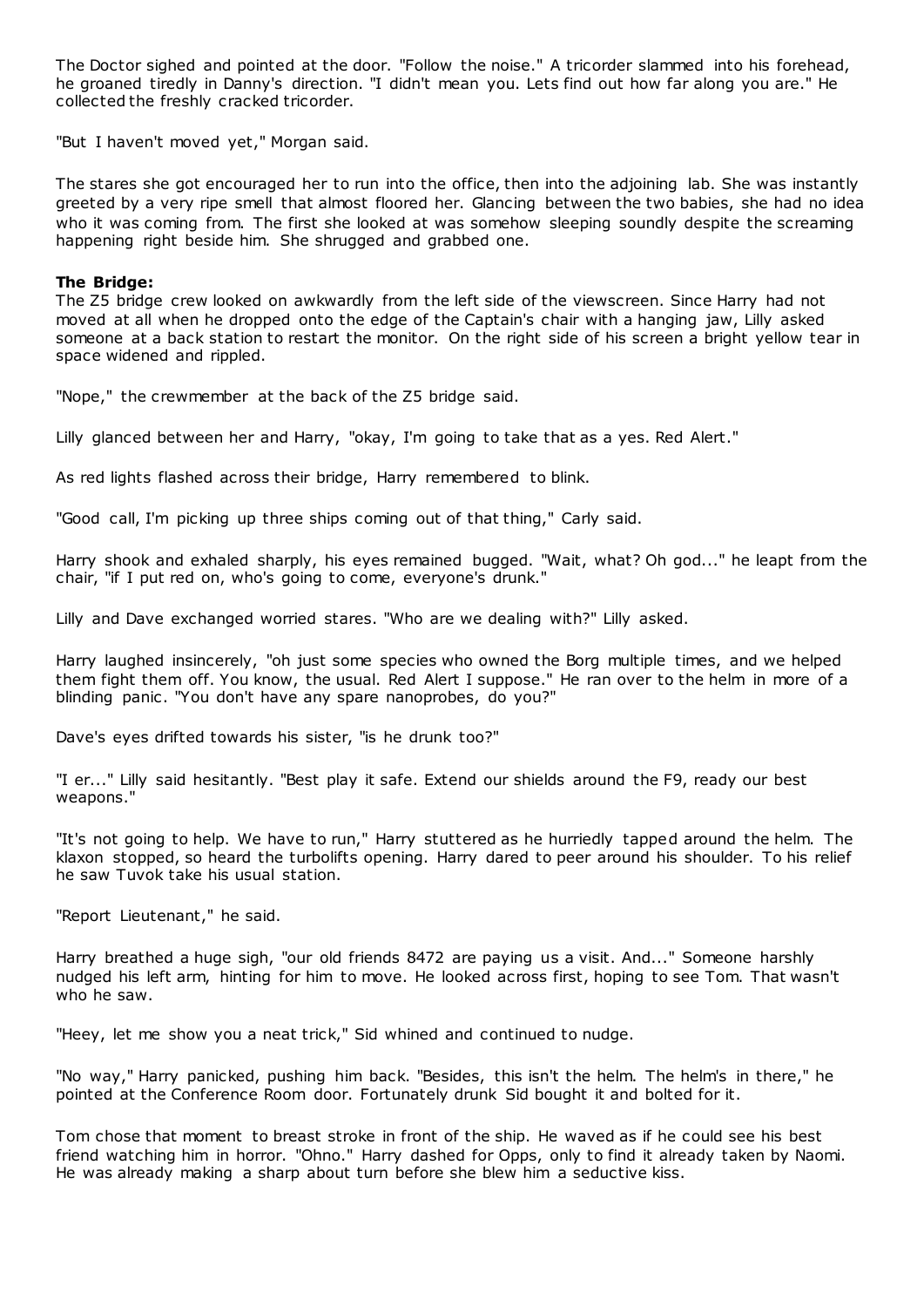"We have two of the nanoprobe warheads remaining, but I will need time to reload them," Tuvok said as if the only sober person on the bridge wasn't running around in panic, looking for a station to take. "Perhaps you should inform our Borg crewmembers to report to Sickbay."

Harry stopped abruptly with a pitiful squeak. "Right," he tried to say normally, failing. He decided to sit in the nearest chair, Chakotay's, figuring it was still empty. Only it wasn't.

"Ohno, I'm not into the little ones," Kathryn grumbled before pushing him off her lap. She immediately went to sleep with an unfinished cup of coffee still in her other hand.

Morgan was already running before the Red Alert klaxon rang out. Since the smell followed her, she had guessed that she chose the wrong baby and yet to her confusion, he was still sound asleep, oblivious to it. Still she had ran until she stumbled across yet another drunk crewmember, but nowhere near as much as anyone else she'd seen that night; they were still standing and weren't speaking gibberish.

"Hi, hey, can you take this one to the loo? I gotta go back for the other one," she asked them.

They looked at the tiny baby, then her as if she'd asked them to adopt him. They walked off in a hurry, mumbling about battle stations. Morgan noticed the door they disappeared into was for someone's quarters.

The ship shuddered so violently it nearly dragged her to the floor. Duncan awoke with a start and immediately started screaming.

Morgan winced, "oh, what now?"

A massive bang pierced her ears, she barely had the time to react to it when she was thrown hurt ling backwards a few metres, harshly landing onto the ground back first. Her ears rang, but still she could see and feel Duncan's terrified and likely painful screams. Fortunately she still had a hold of him, barely, so he'd landed on her chest, blocking her vibrating commbadge.

*"Kim to Morgan,"* a blurry voice eventually broke through. She groaned and tried to tap it without disturbing the baby further. *"Morgan? Damn it, I hope we don't have to jailbreak Annika. I'm not sure if that's worse than holding down James I Don't Need Doors Stuart... Wait, why are you looking at me like tha-eep!"*

*"Hold still you little shi..."* her mother's voice snarled over the top of him.

Morgan had no clue what was going on while she finished juggling Duncan into the small of her arm so she could respond. "Yeah...?" she barely had time to, Harry started yelping in panic .

*"No I have very little..."*

*"Um, do guys see that? One of the ships..."* she barely made out Lilly's voice coming from the background.

Morgan pulled a face, "very little what?"

*"Oh. Wait, wait, stop..."* Harry's voice breathlessly said. *"Thank god. We need some nanoprobes, and lots of them to fight the guys who are attacking us. We can only drive around in circles, loop de loops for so long. You'll need the Doc to help you out, get him, James and or Jessie to join you in the torpedo loading room. Then..."*

A white light flashed through the ship, temporarily blinding her and creating a deathly silence. The smell of smoke and a baby in dire need of a change vanished, she felt no movement in her arm. When she could see, Morgan looked down to find Duncan had disappeared.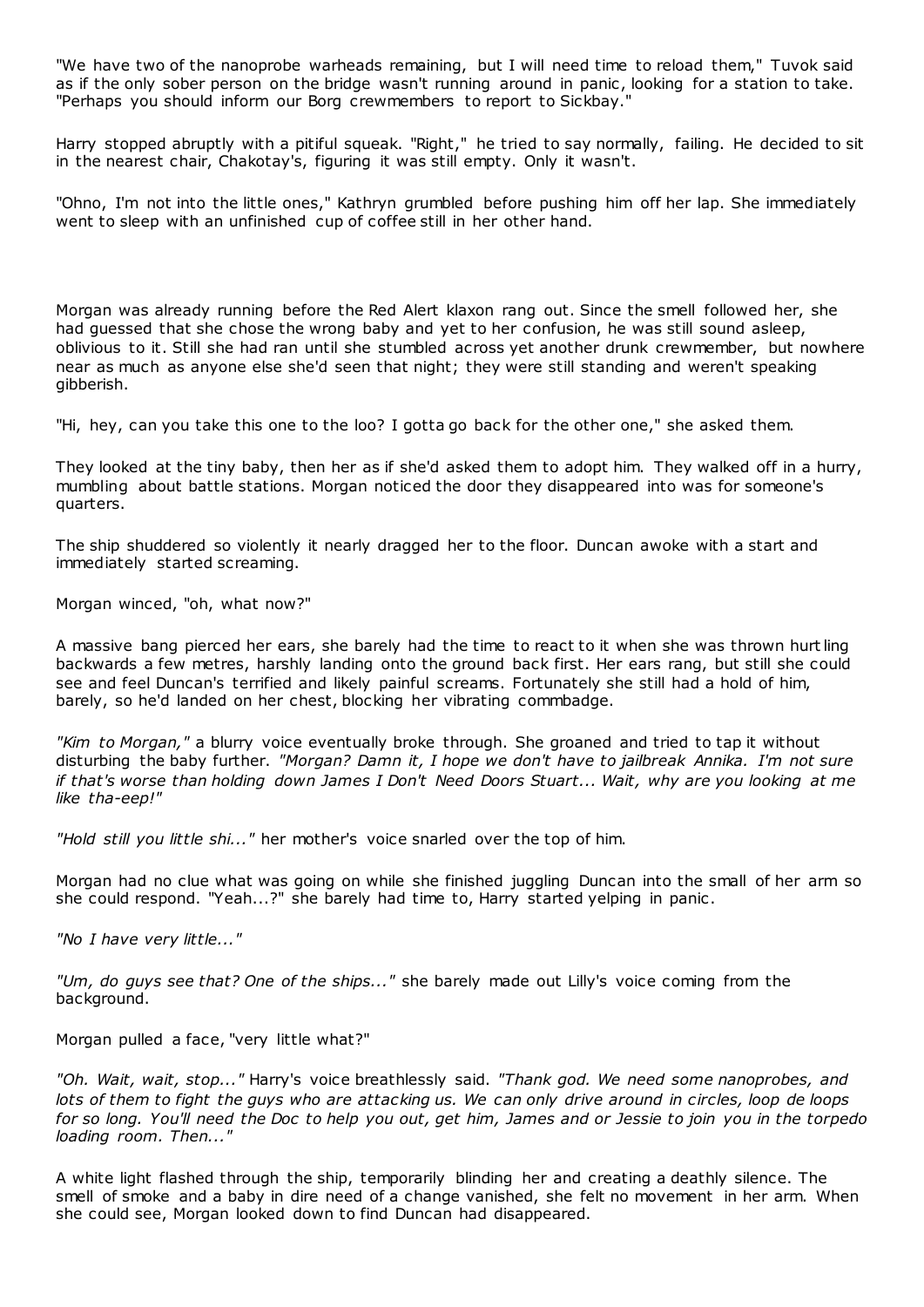In her panic she looked around, quickly noticing the lack of red alert and the people passing by giving her strange looks. She turned a corner and she bumped head on into Tani.

"Tani. What the hell is going on?" Morgan asked.

"I dunno. All I know is that we were attacked by Species 8472," Tani replied.

"What? Then how come everything's back to normal so quickly? What was that flash and where the hell did Duncan disappear to?" Morgan stuttered.

"Beats me... wait, Duncan did you say?" Tani said curiously.

"Yeah, I had to get him, Kiara and Bryan out of the nursery. I grabbed him first. One second I had him, the next I didn't. He couldn't have got very far, I dunno if he can even sit up yet," Morgan's voice got more frantic with every other word.

"Well I speak for everyone here. I'm glad the little brat's gone," Tani muttered.

Morgan slapped her hard in the face. "What's the matter with you? Selfish or what, Duncan's..." she snapped until she realised something. Tani dabbed her recently sore cheek, watching her former friend lose most of the colour in her face. "What do you mean; he gets in the way? In the way of what?"

Tani rolled her eyes off to the side. "I'm not losing to that smug bitch Jessie just because she tried to trap him."

Morgan was even more confused with that answer, "huh?"

"Oh you don't know?" Tani feigned surprise. "Shocking. It's probably not true, just that Danny cow trying to put me off." She sighed, relieved. "The kid's too whiny to be his anyway. Jessie's, you betcha."

"Wha..." Morgan stammered, momentarily speechless. "Never mind this crap. I should tell mum, ask her what's happening." She tapped her commbadge. "Morgan to Janeway."

*"Janeway here."*

"What's going on?" Morgan asked.

*"Chakotay, who is speaking? I don't recognise her."*

"Er, it's Morgan," Morgan said. Tani looked really confused.

*"There's no crewmember called Morgan. State your identity."*

"Stop playing around. It's Morgan, for god's sake!" Morgan snapped. Tani backed off a step.

*"I think we should return to Voyager, Captain."*

*"Good idea."*

The commlink was cut off. Morgan looked at Tani like a wounded puppy.

"This is getting too strange for my liking," Tani murmured.

"She must've been playing around with me. Wait, why did dad say we should return to Voyager?" Morgan asked.

Tani shrugged her shoulders, eyes drifting to the left. "I don't know, but that's not the only thing that puzzles me."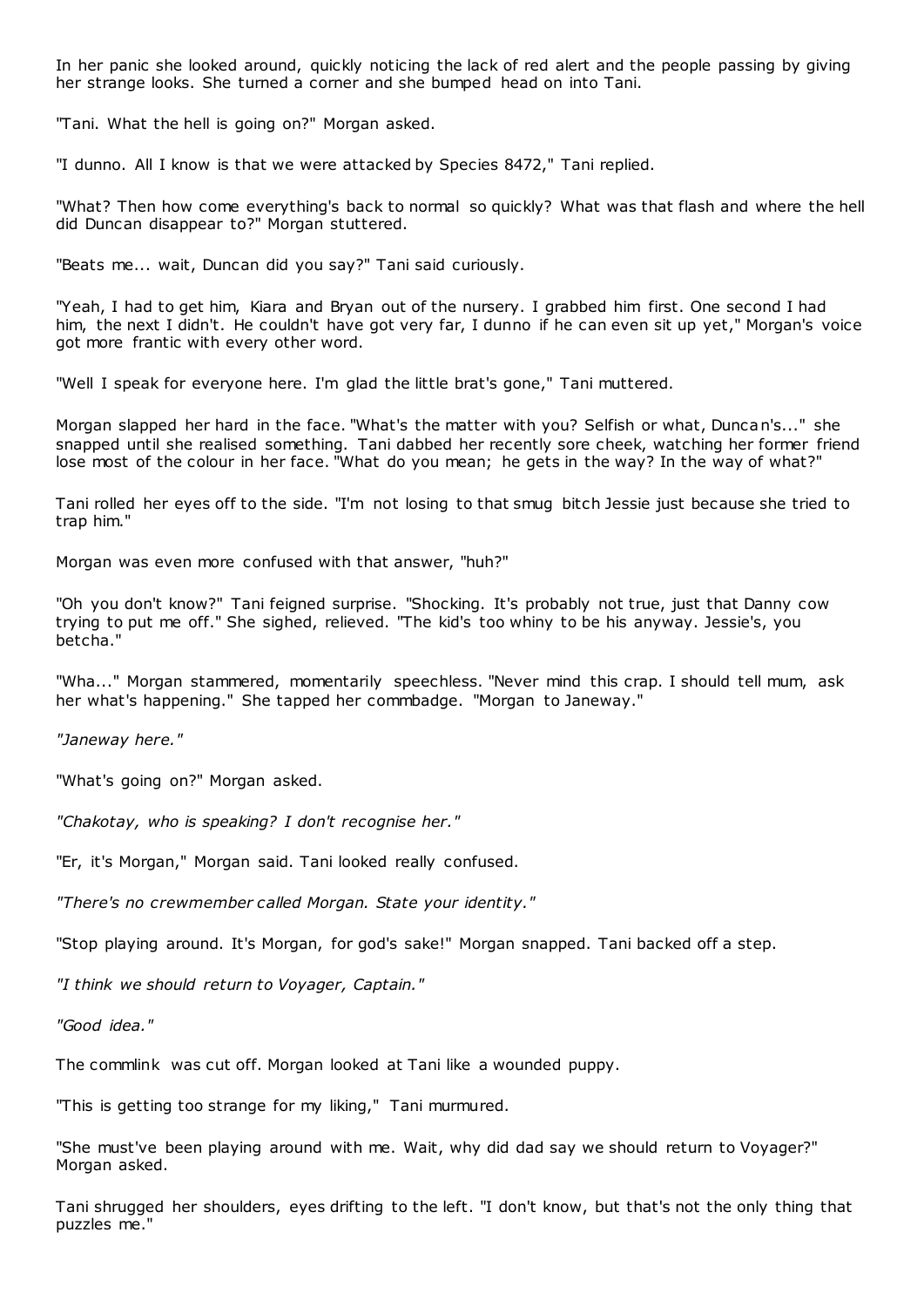"Really, what else?" Morgan wondered aloud.

Tani pointed over Morgan's shoulder, she peered around to find two familiar faces standing around, focused on them.

Thompson pointed a hand phaser in their direction, clearly putting on a macho act. "Stop right there, vile fiend!"

Foster as usual looked embarrassed to be near him. Despite that he also pointed a weapon at them.

Morgan growled, stepping forward once. "What do you two pansies think you're doing?"

"Now, now girly," Thompson said, then clicked his tongue, "you ain't fooling me this time."

Tani glanced between them, her brows slowly narrowing. "This time?"

"I wouldn't waste my time, dunno what he's talking about," Morgan said. "Speaking of time wasting."

Foster and Thompson edged forward as well. "No, no," Foster panicked. "Stay right there."

"I'll handle this Fossy," Thompson scoffed. He smiled triumphantly. "We've got a trump card and we're not afraid to use  $him.$ 

"Yes you are," Foster whispered.

Thompson awkwardly cleared an imaginary lump in his throat. "Trust me, you two gals are better off explaining yourself to us. He is really grouchy, er, lately."

Morgan understood, making her snigger quietly. "You're talking about James?" The two seemed shocked, and managed to look even more tense than they already did. "I'll manage. Just cut out this little drunk prank and I'll forget you exist again."

Foster squeaked, "then you leave us no choice." He was about to tap his commbadge with his spare hand, but Thompson grabbed his wrist. Tani aawed in disappointment.

"Way to emasculate us further," he hissed at his teammate. Once more he focused on the two teens. "Identify yourselves or you go to the brig, or we get a big stick." Foster nodded frantically.

Morgan stared back at the two blankly, eyebrow steadily rising. "How much did you two drink?"

"Yeah, do your worst," Tani giggled, almost drooling.

They all heard the approaching footsteps. They were soon joined by a confused looking James. That was when Morgan realised something off about all three of them. James looked to be thinner and his face seemed softer, he looked almost her age. Thompson was sporting the stupidest goatee, and thinnest, that Morgan had seen, even beating Craig's attempt to grow anything last week. Foster looked twelve years old. If it weren't for his voice, she would've assumed she was right.

"Look what you've done!" Thompson snapped while elbowing Foster.

"Me? I didn't call him, it was your idea," Foster protested.

James looked at them both like he would at Tom putting up his fists at him. "I t old you not to play with those," he said, pointing to one of the phasers.

Thompson fake laughed, "oh yeah wise guy? Well while you were walking around giving people nightmares, we found some intruders. I think your kind of intruders, they named you and everything. And look, we're not dead or maimed."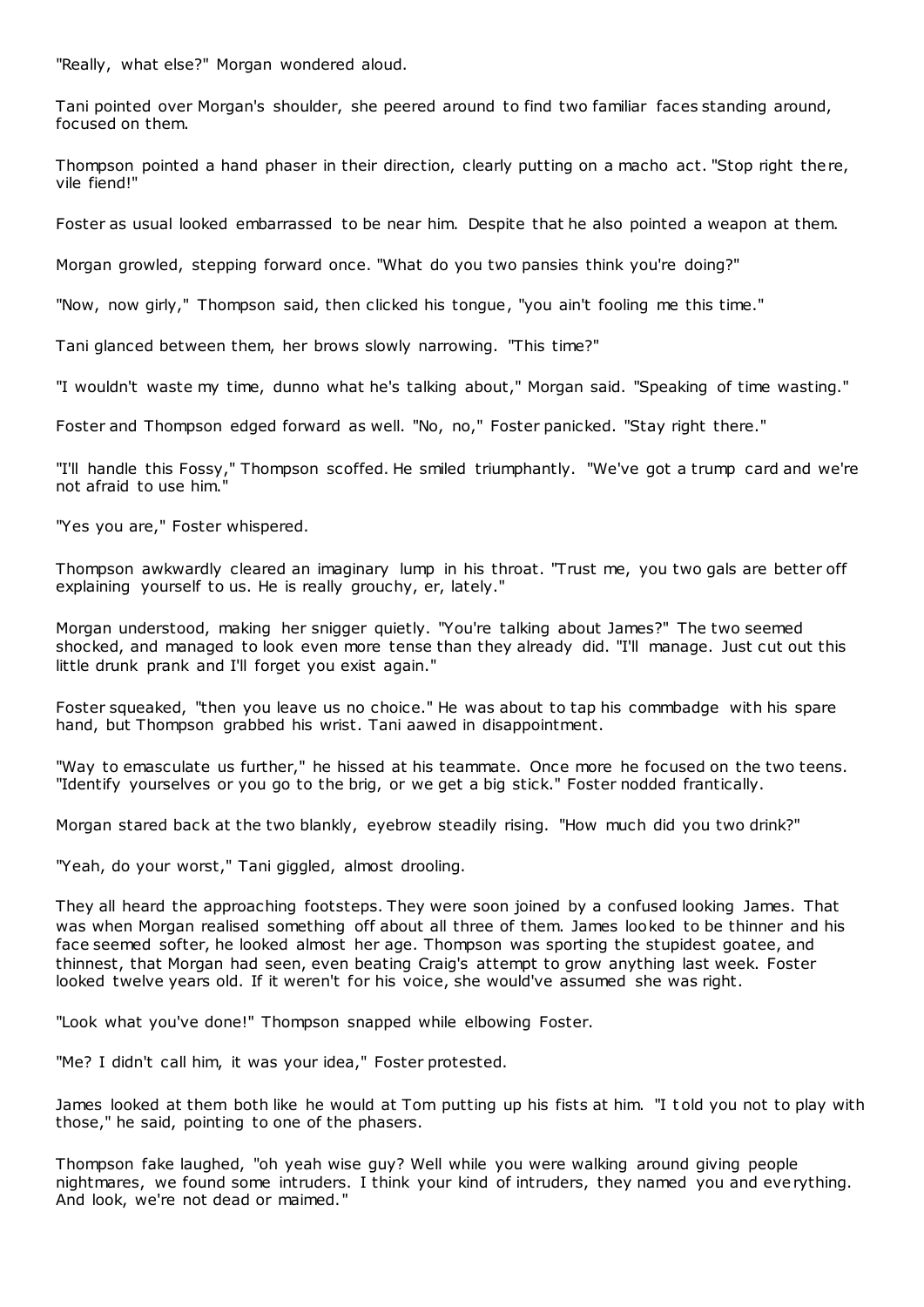"Yet," James said. Before he could say or do anything else his arm was grabbed, he looked down to see Tani snuggling into him.

"Oh my god, he's younger, cuter and..." she said so fast nobody understood her but Morgan, who was used to it. James slipped out of her grasp and backed off. Foster and Thompson struggled not to laugh. "And still so jacked, rrrrrrr."

"Um, what were you saying about my kind of intruders?" James stuttered, staring accusingly at Thompson.

Morgan took another step forward towards him instead. "James?" She was stared at with a tightening frown. "I know, how can I know who you are? Listen, I think I get what's going on here."

James carefully side eyed Tani, catching her winking at him, then back ahead again. "I really did die last week and this is my hell?"

"No," Morgan sniggered. "We know you, or we will in a few years. Her too, I'm sorry."

"Hey!" Tani complained.

"Time travel," James didn't sound convinced, "how many years exactly? I know I shouldn't ask, but you two are teenagers and as far as I know there's only one kid on this ship."

Morgan's eyes widened, "yikes, how far have we gone? Um, how old are you now?"

"Twenty two," James unenthusiastically replied.

"Ooooh!" Tani squealed, moving closer. "Closer to my age, huh sweet cheeks." This time he saw her coming and quickly stepped forward, away from her incoming butt slap. "Tsk!"

"So that makes it..." Morgan mused aloud, "five years." She wasn't surprised at the disbelieving looks she got in return. "Yeah it's not like that. Tani and I, we are or will be rescued from a Borg ship in a few years."

"The Borg!?" Thompson panicked and ran off. Foster meanwhile was thinking about it.

James acted as if nothing happened or was said. "That's funny, cos the other girl said she was born here."

Tani frowned, "what other girl?"

James watched his back as she walked over. "Maybe you can explain that, since she recognised me too."

"Of course she did," Tani smiled and fluttered her eyelashes.

Morgan repressed a gag or two, "oh, get a cold shower Tani. Did this girl tell you her name?"

James shook his head. "No, she was injured, groggy. I can take you to her and..."

"Wait, they've admitted they're Borg," Foster squeaked, more worried about him than what he said. "And they've come out of nowhere."

"I know. I'll take the hit," James said through gritted teeth, not helped when he spotted Thompson peering out from around the corner.

"You mean like you took the hit from those other guys?" he sniggered.

James breathed in slowly and deeply, then out. He sounded a touch calmer afterwards, "just tell Tuvok about this, without the time travel part. I don't care how. We'll be in Sickbay."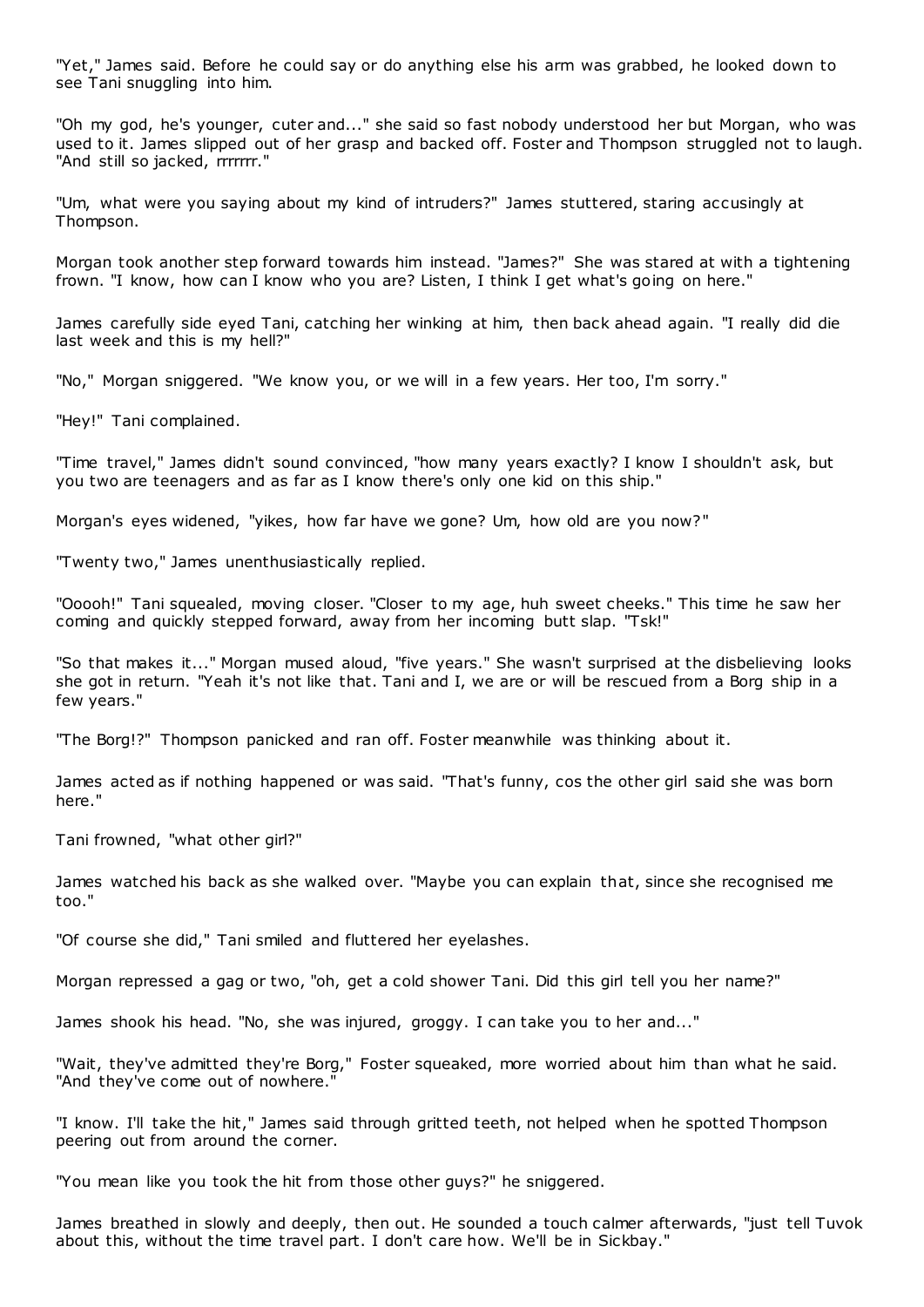"Your funeral," Thompson laughed, disappearing again. Foster followed him.

"You probably know the way already, but," James sighed, then headed off in the direction he came.

Tani eagerly followed, then was pulled back by Morgan to her side with a tight grip on her arm. "Fine," she huffed quietly so only Morgan could hear. "So, this girl you found..."

Morgan accidentally cut her off, "wait a minute. I think I get how we got here. Thing is..."

"I don't," Tani said warily.

"Out temporal implants. They were supposed to protect us from any changes to the timeline," Morgan whispered. "But this girl, I doubt she has any, so how is she here too?"

"Oh," Tani said slowly, "she could be the bad guy in this."

"You know, the whispering I can still hear doesn't give you that innocent vibe," James said.

Tani giggled cutely, "you know, you're right. I'm not innocent, I'm a bad..." Morgan tugged on her arm again, making her yelp and thankfully shut up for the moment. She scowled at her, "oh come on, where's the harm?"

"Gee, let me think," Morgan snapped.

They soon arrived in Sickbay where they saw the Doctor standing with his back to them at a biobed, blocking the view of his patient. Morgan and Tani noted the two guards outside gave them a wide berth on entry.

"Hmm, how odd," the Doctor mulled to himself.

"Doc, we've got a few more visitors," James called out, startling the hologram.

He grunted and got back to work. "If they're not hurt, don't try to turn this into a handy brig just because the first one was."

James glanced briefly over his shoulder at the two teens. Morgan shook her head. "Is she still unconscious?" He got another annoyed grunt as a response. "Okay," he groaned, gesturing his head in the direction of the office. They followed him to it. "So, you said you were ex Borgs, and no one else were?"

"Kinda," Morgan said with a wince. "I meant we're the only ones with the time implants. I suppose that means time travel's a side effect."

"Uh huh, and only five years ahead," James mumbled. Morgan could tell by his uncomfortable avoiding eye contact and lowered voice that he was getting suspicious. She wasn't keen about it, but she raised her guard. "If she's not like you, and definitely not Naomi in five years then maybe you can explain just who she is."

Morgan stammered, unsure on how to answer that. "Well uh, I'm not sure. A red head?" James shook his head. "Did she punch you in the face or try to stab you in the crotch?"

James' eyes widened, "no, but I'll keep an eye out for that."

"Then I'm not sure. There's no other teens in our time," Morgan said uneasily.

"Oh pish, let me save the day here," Tani groaned while turning around. She hurried out before they could object, James followed her back into Sickbay.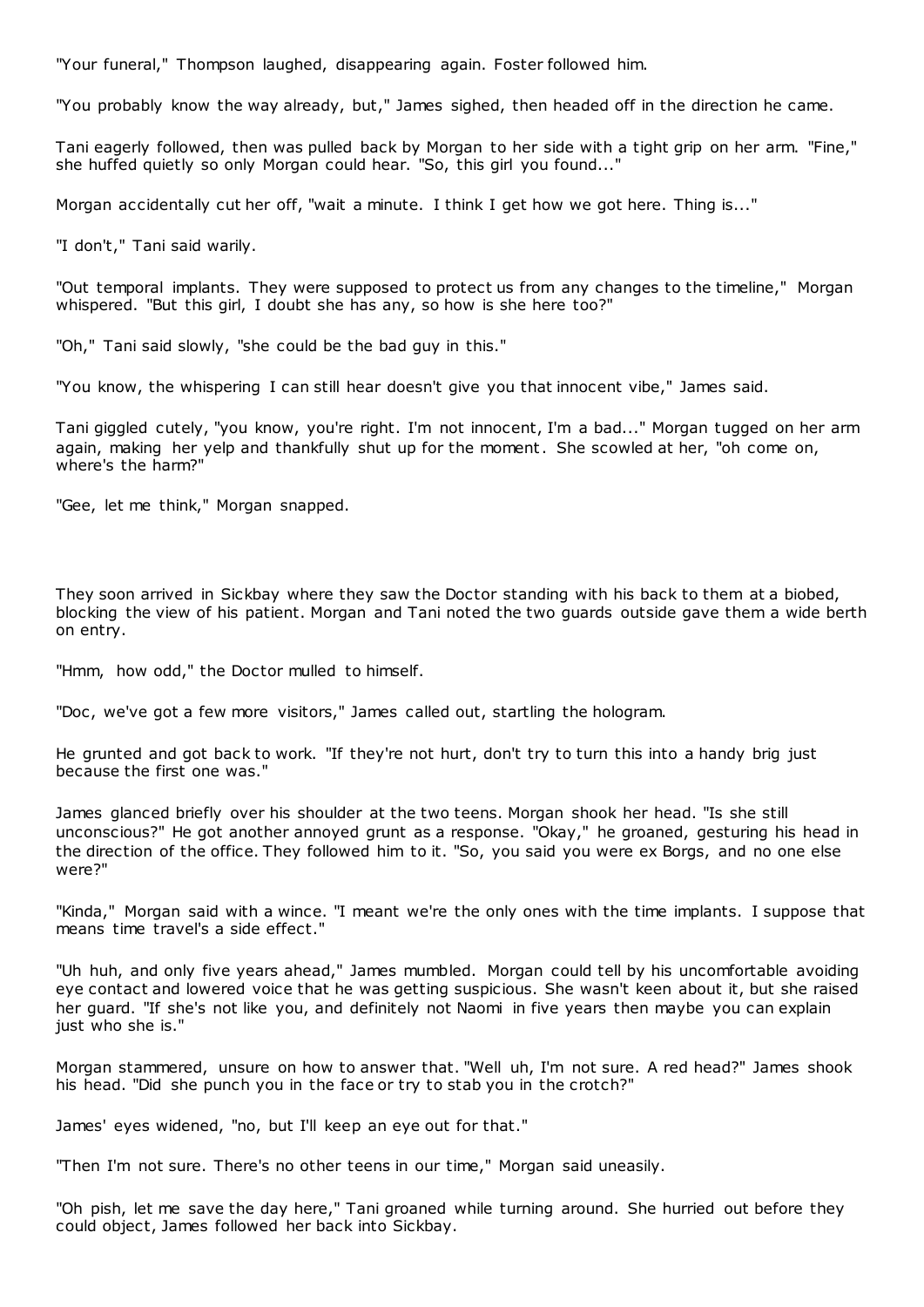The Doctor had meanwhile moved to the other side of the bed. When he saw Tani barreling his way, he looked alarmed, then accusingly at James. "Excuse me, I..."

Tani stopped to his relief, her face scrunched up in the confusion. "Ok um, I dunno..." The patient, a young teenaged girl with long brown hair tied into a high ponytail, weakly opened her eyes. "Er, who are you?" Tani asked.

The girl weakly pushed herself up with her elbows. "Another one who doesn't recognise me, of course," she sighed tired and impatiently.

The main door to Sickbay opened and Kathryn walked in with Thompson and Foster reluctantly following behind.

"All right, I want to know who you people are, and I also want to know how you got onto my ship," Kathryn snarled.

"God, this is getting annoying," Tani groaned

"Mum, you don't recognise me either, this is ridiculous!" the girl groaned.

Tani's eyes nearly fell out of the sockets, "did you say mum?"

Morgan chose then to wander out of the office, looking deep in thought. At least until she noticed her mother's hair tied into a bun, it took some restraint not to laugh.

"Mum? Is this supposed to be some sort of sick joke?" Kathryn growled.

"Mu..." Morgan stuttered anxiously. She followed the Captain's stare towards the girl on the biobed. Shocked and in disbelief at the young girl, she whispered, "Kiara?"

"But how is this possible? You were only four before," Tani asked.

"Enough of this! I want to know who all you people are!" Kathryn snapped. She directed her ire in James' direction, "and why they're here and not in the brig."

"We're from five years in the future," Morgan answered.

"But, if you're only from five years in the future, why did that fifteen year old girl call me mum?" Kathryn asked.

"Can't tell you that," Morgan replied.

"Why not?" Kathryn asked.

"Duh," James remarked, cueing a narrowed side eye from the Captain.

"You believe her, do you?" Kathryn groaned.

James thought about it for a second before answering, "I don't not believe them... okay maybe. We don't recognise them because we haven't met any of them yet."

"I didn't think you were that naive," Kathryn said as if sc olding a small child tripping over his own loose shoelaces. James judged her right back for it but did it with only his eyes.

Morgan approached the supposed teenaged Kiara. "How the hell, what happened? Time jump for you too?"

Kiara scrunched up her face as she folded her arms, instantly making her squirm and then put her hands back on the bed. "Last thing I remember was you rescuing me from the torture in Sickbay. I woke up on the floor like this."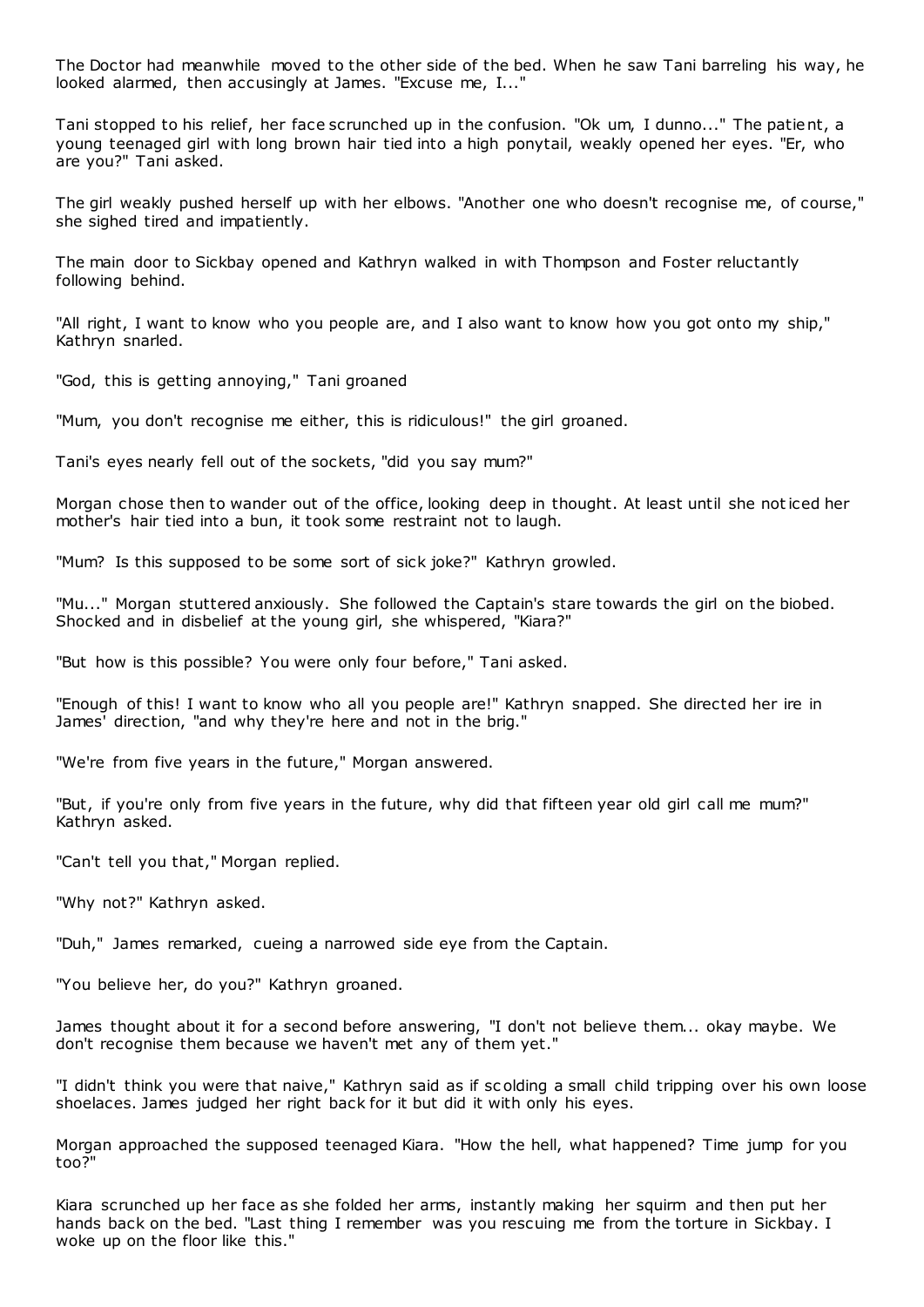"Wait," Morgan stuttered, "you're saying you're from the same time as we are. That... I'm so confused."

"Aren't we all. So why don't we start from the top and work our way down to the crazy," Kathryn said.

Morgan made an unsure sound, but saw Tani about to jump in for her. "Um ship was attacked, bright light, people vanished. Something about nanoprobes. James and you look younger, Kiara's older. No this isn't helping."

Kathryn pinched her nose. It did nothing for the building pain. "Perhaps you can figure out your little ruse explanation in the brig. James." She walked out of Sickbay, leaving no room to argue. Thompson and Foster weren't sure what to do, they followed her out.

"Look, I'll prove it," Morgan said, glancing across at James, "that I know you I mean. Then you'll hear me out. Spoiler-free, deal?"

James sighed and shrugged, "fine."

"Right um, something five year ago," Morgan mused aloud as she paced. "Oh Jessie, your best friend."

To her surprise James looked even more suspicious than less. "You'll have to do much better than that."

"That's what I keep saying," Tani giggled.

"Right um," Morgan mumbled to herself. Her eyes lit up, "I really can. It's still new news in my time. You are stronger than everyone else. Much more, super human in a way."

James lost some colour in his face, his eyes looked elsewhere. Tani meanwhile grumbled to herself while rolling her eyes, "yes Morgan, we know how wonderful you are."

"Cut it out!" Morgan hissed back. She focused again on James. "You're also sarcastic , short fused and um... Oh, what about Kes?"

"What?" Tani frowned.

James' stared bemused at Morgan. "What about Kes?"

"I know her, she should be around," Morgan replied, glancing around Sickbay.

"Uh huh. How does that prove anything?" James said, eyebrow raising.

"Surely your Slayer-age is enough proof that I know you on its own," Morgan muttered impatiently.

James groaned, "no not really." Morgan's face and shoulders fell. "I dunno how it's news in your time either. I figured everyone knew by now."

"But..." Morgan stammered.

Tani clicked her tongue. "Seems like we've changed things already," she whispered to her.

The Doctor cleared his throat on approach, with Kiara following. "Might I cut into this circus with answers, as usual."

"You know how Kiara's aged like ten years?" Morgan eagerly asked.

"Oh," the Doctor sounded surprised. "No, I haven't. That creates further questions."

James sniggered, "so much for super Doc ."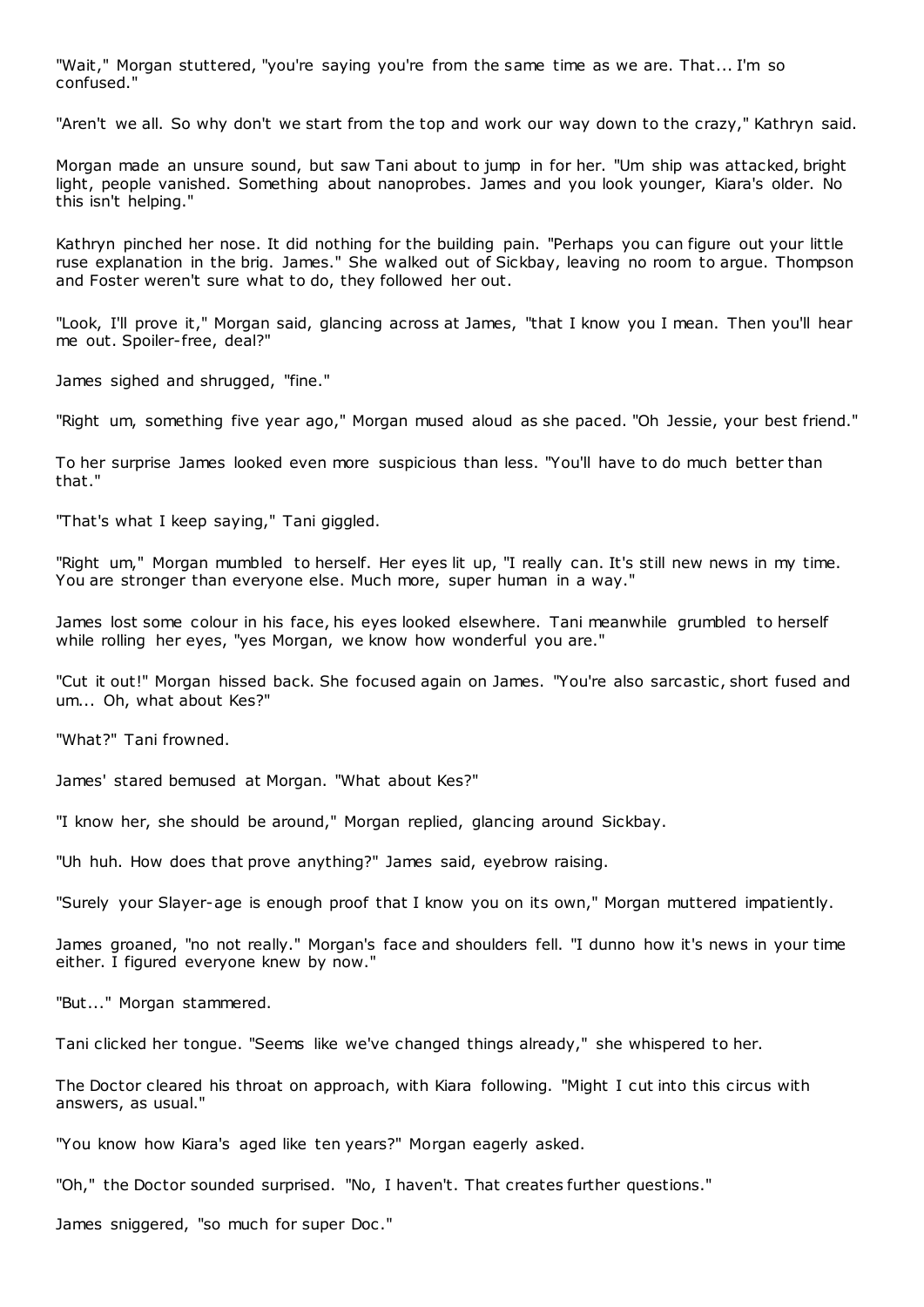"Hmph," the Doctor grunted in his direction. "What I was going to say was that this young lady shares DNA strands with..." he sheepishly looked around and lowered his voice, "certain people on this ship. She's definitely from Voyager, just not as distant future as I thought. How old did you say she's meant to be?"

"Four," Morgan winced.

Before the Doctor could question further, James cut in, "so she's going to be born within a year or so." The Doctor sighed, satisfied with that.

"We hope. God knows what our presence here has changed," Tani said.

Morgan scowled at no one in particular. "No, don't be daft. It's fine. We find whatever pulled us back here, go back and stop it."

"Easy said," Tani said. "We don't know anything about what happened and how we got here, and even if we did..."

"I know," Morgan sounded deflated. "Did 8472 do something, or did we stumble into an anomaly while we were running from them?"

"An anomaly? I didn't hear anything about one, but Janeway didn't seem really bothered about you. She left in a hurry," James said.

Morgan thought it over. She shook her head. "No, I know mum. If she'd seen it she may have heard us out, believed us even. It's..." Tani shushed her while widening furious, hinting eyes. Morgan stared back blankly, not noticing James' widening eyes for different reasons. "It's not been detected yet, whatever *it* is. We should go somewhere discreet to look."

"Astrometrics. No *you know who* yet," Kiara said.

James shook off his earlier shock. "Wait, what's Astrometrics?"

"Oh poopie," Kiara huffed.

"Never mind that. Do you know anywhere quiet that we can use to scan outside?" Morgan asked.

James pulled an unsure face. "Only one, but I wouldn't recommend it. Our best bet is Stellar Cartography. Whoever's on duty there will have to be convinced out."

Tani pouted like a child, "aaw, can't you toss them out or KO 'em?"

"Anyway," Morgan said forcefully, "we should avoid making any other changes to the past. I don't wanna be the reason 8472 show up in the first place. So we can only involve the people who've already ran into us."

"What, the two Security lackies?" Tani sniggered. "Somehow I don't think Janeway will be jumping to help out."

"And I cannot leave Sickbay, as much as I'd like to," the Doctor said.

Morgan shrugged, "so it's just us then. It'll have to do."

"Um," Kiara hesitantly squeaked to get their attention. "There is someone else. He tripped over my leg, then ran off."

James struggled not to laugh. Morgan noticed and gave him a narrowed eye stare. "What?"

"That kid, er I don't think he knows what's going on," James said slowly as if to stall.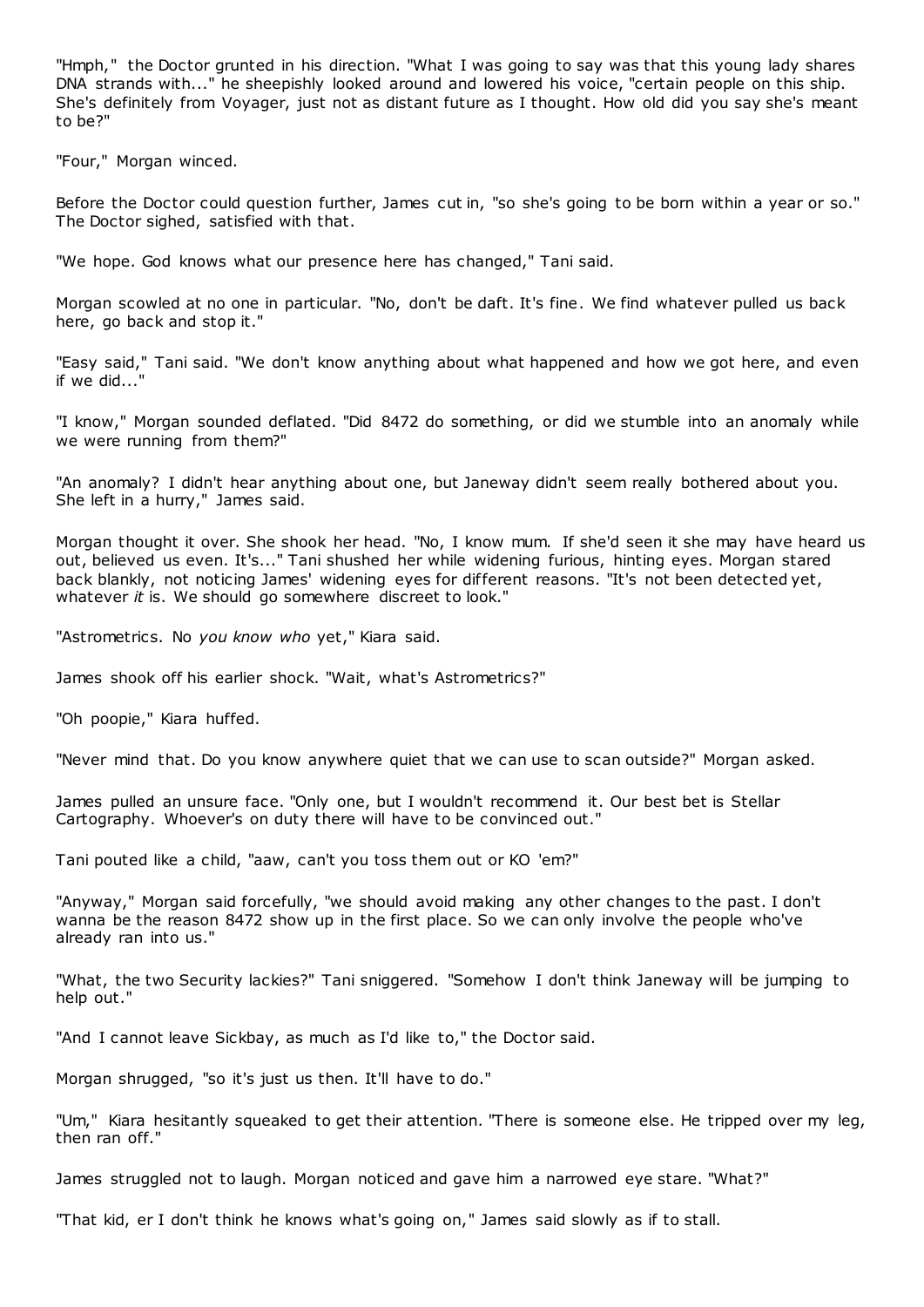"Neither do we. So what?" Morgan impatiently asked.

"All right, if you insist," James said on his way out. He told the two guards to remain at the door right before the doors shut behind him.

Tani looked suspicious, "They both said he, so it can't be Faye or that bimbo who dates older guys."

Morgan was about to reply until Tani's bimbo line hit her. Instead she sniggered behind her hand to Tani's confusion.

"I told you, she came out of nowhere, and I didn't kick her," a very young looking Craig stammered nervously on entry, with James following closely. "I called Security about it, why, I didn't do anything..." He squeaked at the sight of the girls and immediately stared down at his shuffling feet, blushing lightly.

"Okay, that's our team complete. What's the plan; get drunk and argue?" James said, trying not to smirk. Tani laughed a little too enthusiastically, which helped so much he'd forgotten all about it.

Morgan stepped over to the pair, staring curiously at Craig, if a bit worried. "Um, hi..." she stopped since he tensed and froze, except for his redder cheeks. "What did you tell him?" she asked in James' direction.

"Nothing. He hasn't given me a chance to," James replied with a grimace. "Why, do you know him?"

"Yeah course, I just figured you would. I guess not," Morgan muttered.

James glanced between the Craig statue and her. "No... I'm afraid to ask," he said while walking away.

Morgan huffed at him until he was out of the way, then foc used on Craig. "Hey look, er, long story short; we're from the future, we're trying to get back there without messing with history. You found Kiara soo too late, and I figured you'd help cos we're all friends here, sorta."

"Morgan," Tani whispered to her harshly. She mouthed what in return.

"Um," Craig barely said, "how?"

"That's what we're trying to figure out. You see we were attacked, then suddenly..." Morgan explained.

"No I mean, friends, us?" Craig stuttered, "seems unlikely."

Morgan smiled. "Sure, we're friends."

"Really?" Craig sounded hopeful and disbelieving at the same time. The hope faded away leaving only an unsure, twisted face. "Why?"

Morgan pouted as she glanced back around at Tani, then at James keeping his distance from her. "Because. Me, you, him and the girl you found, maybe Tani I suppose."

Craig trembled a bit, briefly exchanging eye contact with James who had looked a little unnerved himself by it. "Oh, so he's friends with them, and that's how, okay. I think."

"What?" James asked quietly in Morgan's direction.

She shrugged, "I dunno, you met and befriended him before me. He definitely wasn't this shy then."

Kiara giggled to herself, but it got everyone's attention. "I remember his padd days. Definitely was."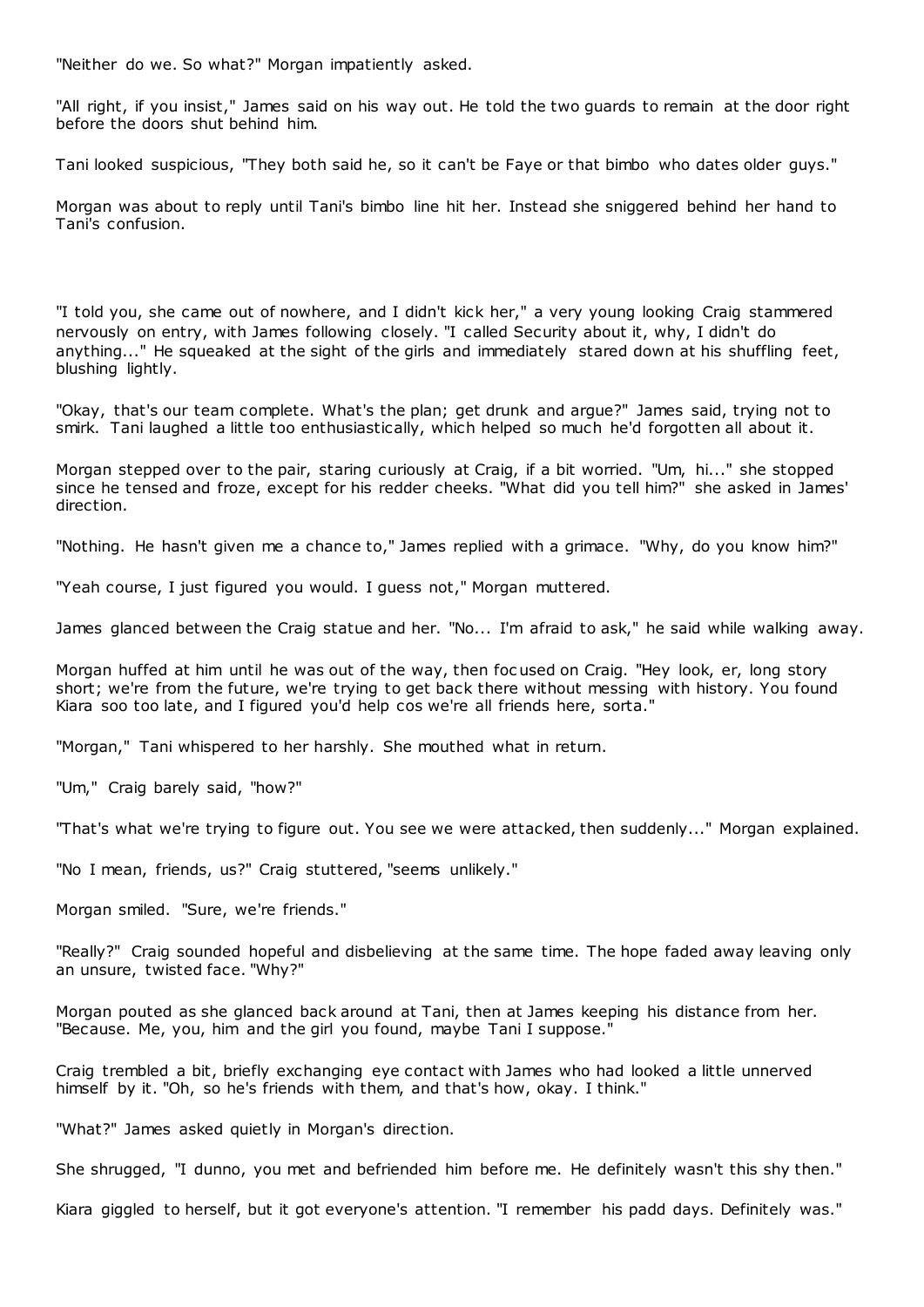"Oh okay, I'll go get one," James said while on his way to leave again. Morgan noticed Craig looking confused, and a little irritated in his eyes.

"No, wait a min," Tani called for him, making him wince mid step. "It's work related."

James sighed, "ok fine, I'll ask someone else." He walked cautiously over towards Tani at one of the stations.

"We got the sensors ready to look for temporal anomalies and the er, enemy we were attacked by. But it needs authorisation before it'll start," Tani explained. James nodded, and wordlessly got to work, seeming content with that. Tani though watched him with a twinkle in her eye, opting to wait until he hacked through the password entry, "ooh so smart and strong. Two for the price of one."

James shuddered, "can we please find somewhere else to put her?"

Craig frowned, while Kiara and Morgan sniggered less than discreetly.

"That's not nice," Craig said firmly but so quietly he was only just heard.

James frowned as well, then shook his head. "He can talk without a padd fine," he mumbled.

"That's not what I meant," Kiara chuckled.

Morgan did as well but awkwardly, "it's okay. Tani's a bit creepy and stalkery, so he can't encourage her, you know."

"Hey!" Tani protested. A slight tap on the door stopped her from complaining any further.

James headed for the door, while Morgan and Kiara stepped a bit off to the side to avoid being seen. As soon as the door opened he sighed in relief at who was on the other side.

"Hey you," a younger Jessie said sweetly, "missed you in the Mess Hall, so figured I'd check if you were ok." She spotted Craig as he began to sweat, he squeaked and side stepped out of the way. "Okay?"

"Yeah, I'm beginning to see what his problem is," James said, briefly glancing to one side at the boy. "I'm going to be busy for a while, something weird came up."

"When doesn't it?" Jessie said with a smirk.

Tani was still standing in plain sight, scowling at her with her fists clenched. Jessie noticed her when steam started to rise from the girl.

"True. Sorry, I'll let you know when I'm free," James said. He heard a hmph come from Tani behind him, he winced painfully. Jessie though found it amusing. "In more ways than one."

"Okay, but if you need any help, in any of the ways," Jessie said.

Tani rolled her eyes before stomping up to the pair. "Okay get the hint, missy, he's with me."

"Oh lord," Morgan groaned a little too loudly so Jessie noticed her as well.

"Yeah, so's these other kids. What's your point other than it being a bit weird that James is now a babysitter," Jessie said in jest.

Tani's teeth clenched and her cheeks bulged. "I'm not a kid, you can't still complain about that when we're closer in age now!" she spat. Jessie would've thought her outburst funny if it made any sense to her. "Unlike you, you old hag."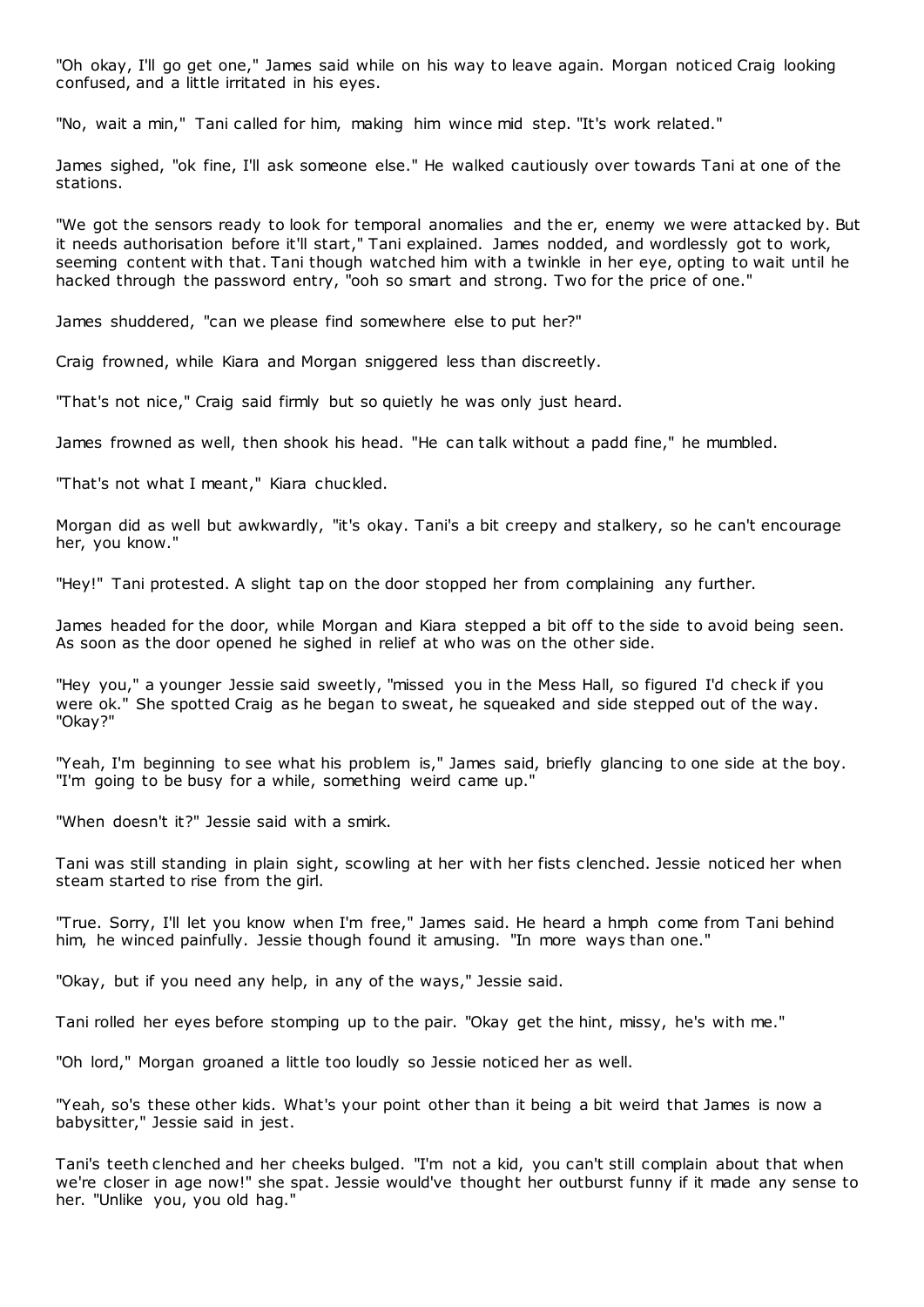"Think this one needs some time in the naughty corner," Jessie ended up sniggering after all. James smiled at her, which angered Tani even more so. "Seriously, call me if you need backup," Jessie said with a straight face. She gave him a little wave as she walked off.

James waited until she had turned the corner and out of his sight before closing the door. He turned back to mostly face the room again, instantly noticing Morgan and Kiara watching, part bemused and smirking. "What?"

"Oh nothing," Morgan started to say.

Kiara accidentally cut in with a giggly, "too bad Tani. I knew it."

"Knew what?" James asked. A thought came to him and he rolled his eyes, a little bemused himself. "You're from the future, dunno why this is surprising."

Morgan's face fell in realisation. "Oh yeah, right. It isn't. Just that, you and her, this far back huh?"

Tani blew a fuse or two. "What?" she screeched. Kiara winced and rubbed her ear. "That cow has already dated him? I'm so gonna give her a piece of my mind when we get back."

Kiara shushed her with widening, angry eyes. "Hey, don't say stuff in the past tensey like that, you could muck up the timeline."

"Or she'll just annoy us. Tani's hissy fit ain't gonna change a thing," Morgan muttered. "Tan, get a grip, will you. The scanners," she said while pointing.

"Fine," Tani groaned, turning back to use the station.

"I'll have a look at the internal sensor logs, see if there are any clues there," Morgan said, turning to one of the wall stations. Kiara joined her just to watch.

Craig stood nearby, trying to find his courage to say anything, while James paced the room looking deep in thought.

"Strange, they did pick up a burst of energy near the turbolift on Deck Nine. I'm sure we were on Five," Morgan murmured.

Kiara shook her head rapidly, "that's where I was when it went all blue flashy."

Morgan looked at her curiously, "blue flashy? I didn't see anything like that when it all happened. Tan?"

"Nope," Tani replied huffily.

"What kind of energy?" James asked.

"I'm not too sure, looks like an energy spike from one of the rooms more than anything else," Morgan replied. She noticed Craig's eyes shifting nervously, she gave him a inquisitive frown. "What?"

"What, what?" he squeaked in response. Everyone but Tani staring at him wasn't helping. "I didn't overload the replicator, and she wasn't in my quarters. Nope. I was on my way back."

"But I remember waking up in the corridor," Kiara said, looking confused.

"See," Craig stammered. James stared at him suspiciously, making him splutter. "Look, I didn't do anything. I didn't want anyone getting the wrong idea. She appeared all glowy, I tried to carry her out but she woke up. I ran to get help. Sorry," he mumbled.

"Okay, so maybe that blue flash was what aged her. It could be the source of this whole thing," Morgan said. She noticed Tani sniggering behind her hand, it touched a few nerves. "What now?"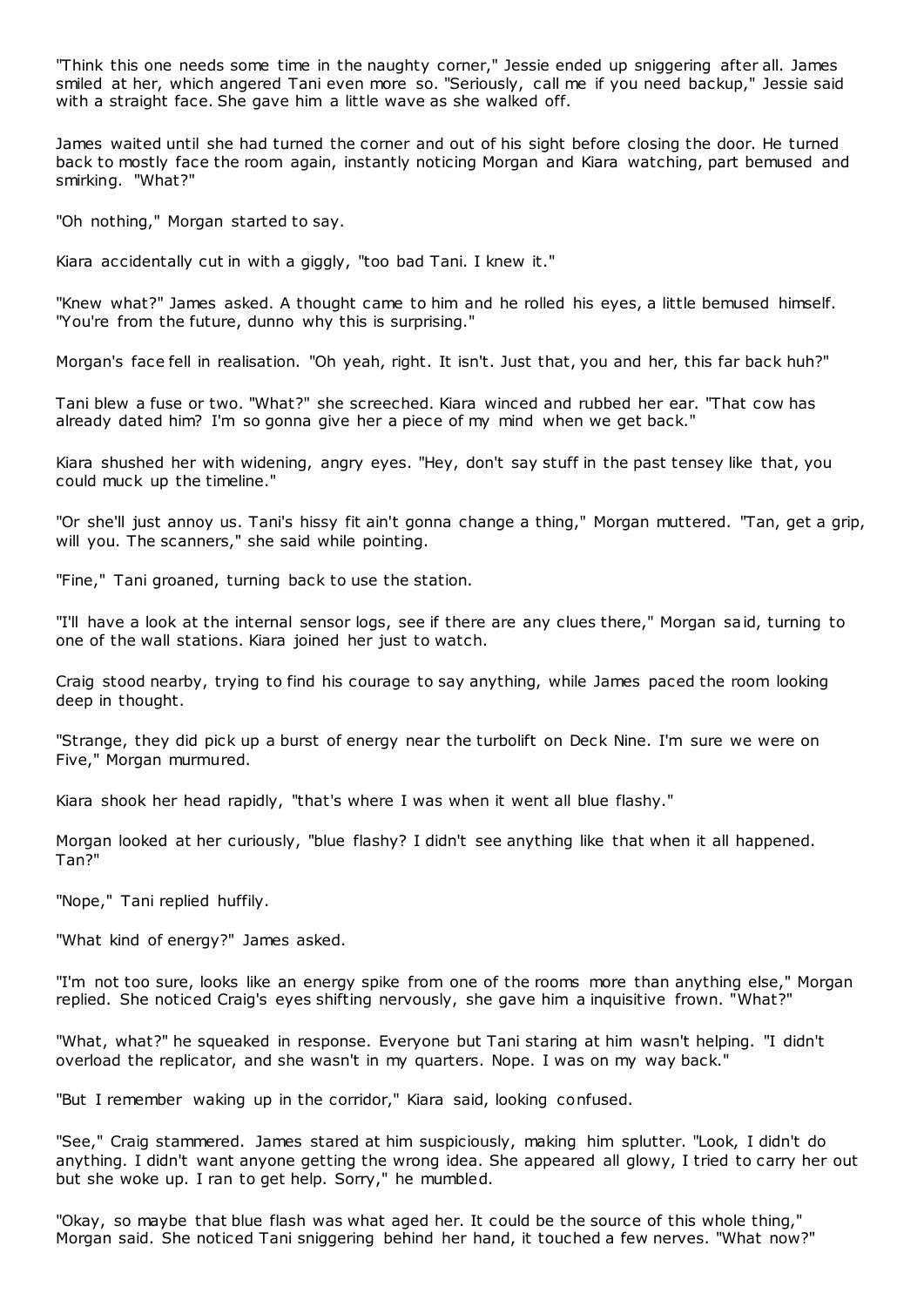"You all thought Craig was capable of change," Tani answered. She sighed to calm herself down, "he's still the underage pervert."

"Huh? But she looks around my age," Craig protested. He looked on, very worried, "wait, aged her? How old are we talking?"

James rolled his eyes, "anyway, it sounds like we're onto something. Either something in your time struck the ship, aged the girl and dragged you two here. Or, Craig's attempt to replicate a spine and some sense overloaded the space time continuum."

Craig didn't look amused. He was annoyed but he still stuttered his response, "I'm minus a spine? Girls flirt with you and you have a panic attack. That never happens for me."

"What, the panic attacks? I've seen about four since we met," James pretended to sound confused.

Morgan held her head while resting her back against the panel. Kiara looked at her, wondering if she was repressing or storing up her rage.

"Well you see Craigy, you either got it or you don't," Tani tried to sound comforting, but it sounded insulting.

James pinched the bridge of his nose and slowly inhaled. "I'm looking at this energy spike, hopefully we can recreate it, quickly."

"What, so you can go back to your floozy?" Tani huffily snapped. James peered up over his hand, eyes narrowed. "Oh I'm sorry, future ex floozy."

"Tani!" Kiara snapped at her.

"What? It's like Morgan said, once we go back, this'll be like it never happened. Too bad though," Tani said smugly.

They all heard a loud, clattering thud. Kiara gasped and fell to her knees as the others turned around. They saw her trying to shake Morgan, lying unconscious where she'd stood.

In Morgan's perspective, the room rapidly began to mist until she could no longer see anything. A presence behind her made her groan irritably. "Really? We gotta stop meeting like this."

She heard Kes chuckle lightly. "Perhaps, if it were possible."

Morgan turned to face her while at the same time Kes walked around to in front of her. Morgan bit her lip firmly.

"I'm afraid I must show you something, before you make a dreadful mistake," Kes said.

"How do you know any of these things you warn about are going on?" Morgan asked, almost whining.

Kes smiled, she turned on her heel to face her. "I could explain it, but that would mean you'd spend more time here."

"Hard bargain," Morgan said between near gritted teeth. "Fine, what do you want to show me?" To her relief the mist faded away. Instead of Stellar Cartography, she found herself and Kes in the middle of the bridge with its red alert klaxon shrieking.

Morgan looked around anxiously at the rubble, the charred consoles and walls, her mother ducking a bulkhead falling while going to Tactical. "What's going on?" She followed her oblivious mother. "Mum?"

Kes shook her head, "we're not really here. She can't see us."

"They're coming about," Tom stuttered from the helm.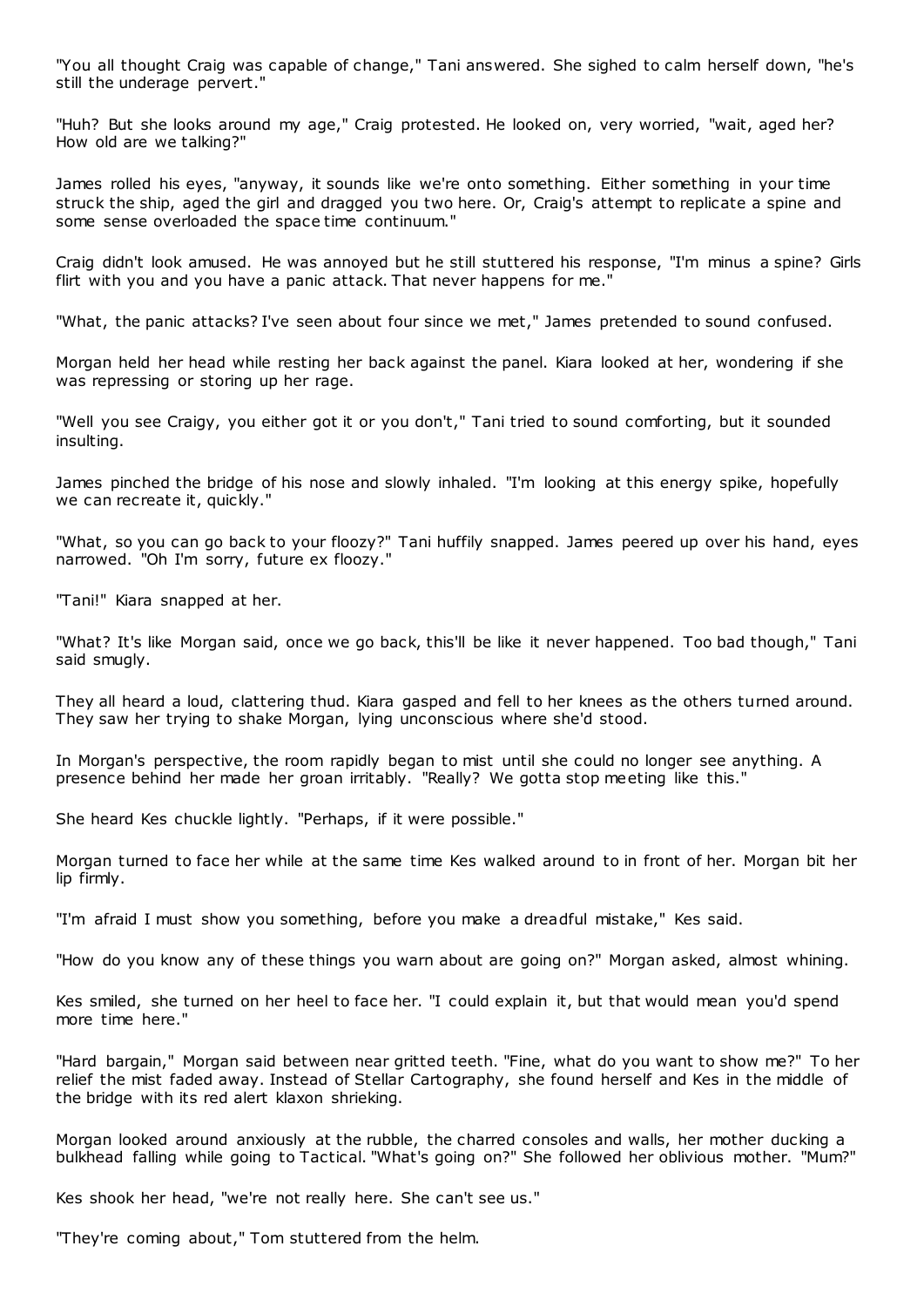Harry yelled out in panic, "they're targeting Deck Five!"

Kathryn growled, "get those shields up. Divert everything you can find..." Everything shook so roughly, people were flung to the ground. The Engineering station burst into a shower of sparks, sending its occupant flying backwards.

Chakotay rushed to go to their aid. Since she was closer to it, so did Morgan. She gasped at the familiar burnt face as he checked her pulse. "Jessie?"

"She's dead," Chakotay said with a grimace.

"What?" Morgan yelled in her rising panic. She marched over to a sullen Kes. Despite her powers, even she backed off expecting things to get violent. "Why, what are you doing?"

"I'm showing you the new present," Kes replied. She was distracted by Kathryn charging over near to where she stood.

"For god's sake, what are they waiting for? There'll be nothing left for them to take," Kathryn snarled.

"Huh?" Morgan mumbled. Her eyes caught the cracked viewscreen just in time to see a ship flying down to directly face them, nose to nose, like Voyager was looking in a mirror. "What?"

Kes closed her eyes and the surroundings faded away into nothing, just as the other Voyager fired a torpedo. Morgan stepped back at the same time as if to avoid it until she noticed the white, blank surroundings. "That couldn't have been Seventh Voyager."

"Yes," Kes replied.

"But how? They're idiots with a weaker ship," Morgan said. Kes merely nodded, angering her further. "This isn't funny!"

"I know," Kes said softly. "Voyager had already suffered extreme damage before their encounter with Damien and his crew. Being inferior, it was easier for them."

"But..." Morgan said as her surroundings changed again, this time to the Conference Room in the middle of a tense meeting.

Kathryn circled the table, delivering a speech that had already made everyone sitting there's blood run cold. "Thousands of cubes." She stopped at the head of the table to lean, making sure to eye everyone at least once. "We do appear to be at the heart of Borg territory. There's no going around it. Going through would be suicide."

"So what now? We turn back?" B'Elanna furiously said.

The entire table were in an uproar after that. Morgan glanced around at everyone; her parents, Tuvok, Tom, Harry. The second Kes had her do a double take. Neelix, the Doctor. Someone was missing. No two, she thought. She then recoiled at the last vision of Jessie and her death. It gave her some reassurance, "this is before, that?"

"It is," Kes answered.

"The Borg tended to ignore what they considered non threatening. A few crewmembers on a huge ship, one small ship versus the Collective. What's the difference?" Harry said.

"It's possible that they'll ignore us, yes, but the Borg have been interested in us before," Chakotay said. "It's too risky."

Tom painfully moaned, "how long would it take to go around? Extra I mean."

Kathryn flinched, "years, and that's if the Borg don't expand in that time."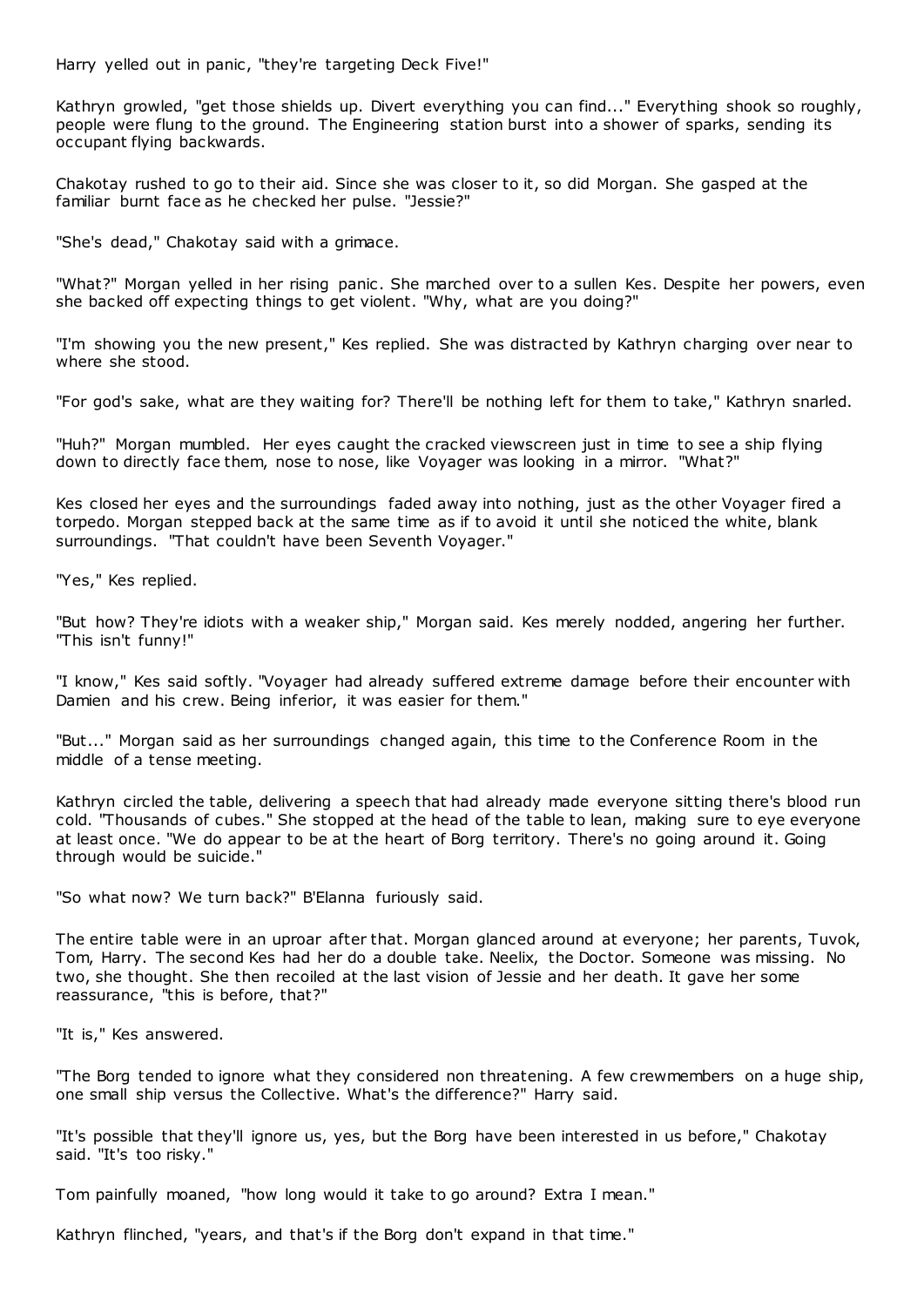She kept talking while Morgan hurriedly approached Kes, mumbling to herself. "What am I supposed to be getting from this?" she asked her far more clearly. "This is before mum strikes that 8472 deal..."

The doors opened, everyone suddenly looked even more uncomfortable than before. Morgan wondered why and checked over her shoulder. A very casually, almost sloppily dressed Jessie walked in to take a seat at the table. It looked like she hadn't slept in days, her hair unkempt and her face had little colour.

"Sorry," she mumbled.

Kathryn smiled sympathetically, "it's alright. Perhaps someone would like to..." she glared at Tom, "delicately catch her up."

"Jess? What happened to her?" Morgan asked, then something hit her. Kes sensed it and dipped her head sullenly.

*"Red Alert: transwarp signatures detected, and lots of them."*

Most of the meeting room ran out in a hurry, leaving Morgan to stare hopelessly ahead. Through the corner of her eye sudden movement. She'd barely had time to turn her head and see the incoming fleet of cubes before the scenery changed again.

The Mess Hall that had seen much better days appeared in its place. Rubble lay everywhere, one of the doors looked to have been blown apart, taking some of the wall with it. Injured crew dotted around, either lying on tables of slumped in seats.

Morgan turned, only to find herself face to face with Neelix in a golden Starfleet uniform. "Aaaah!" she screamed in his oblivious face, and that was before she spotted the phaser on his belt. She had to get away before she turned into a gibbering mess. Kes followed her, patiently waiting for her to calm down.

Close by, Kathryn guiltily watched over her crew, half listening to a report from her two Commanders.

"I don't know why they've stopped. We're easy picking," Chakotay said.

Tom and Harry rushed over to them, wheezing as if they had ran across the entire ship a couple of times. Tom's scruffy goatee, Harry's waist long hair and stubby beard gave Morgan a smile and allowed her a chance to recover.

"Captain, we've found it," Harry managed to say in between gasps.

Kathryn firmly bit her lip before saying, "found what?"

"The way through Borg Space," Harry answered. Tom elbowed him as a hint, he had no idea why. "There's a narrow corridor going right through Borg Space, and nobody's home."

Tom grinned, "we're calling it The Leola Root Downwind. Even the Borg can't handle that stench."

"You call it that," Harry muttered.

Tuvok curiously stared back at the pair. "There must be a logical reason for this. A one we must consider before we set a course."

"It's a bit, bumpy," Harry said, wincing.

As if on cue somebody walked into the Mess Hall, triggering a ceiling piece to dislodge entirely and fall onto the floor. Kathryn stared at the unknown crewmember's very close call with a blank stare.

"How bumpy?" Chakotay asked.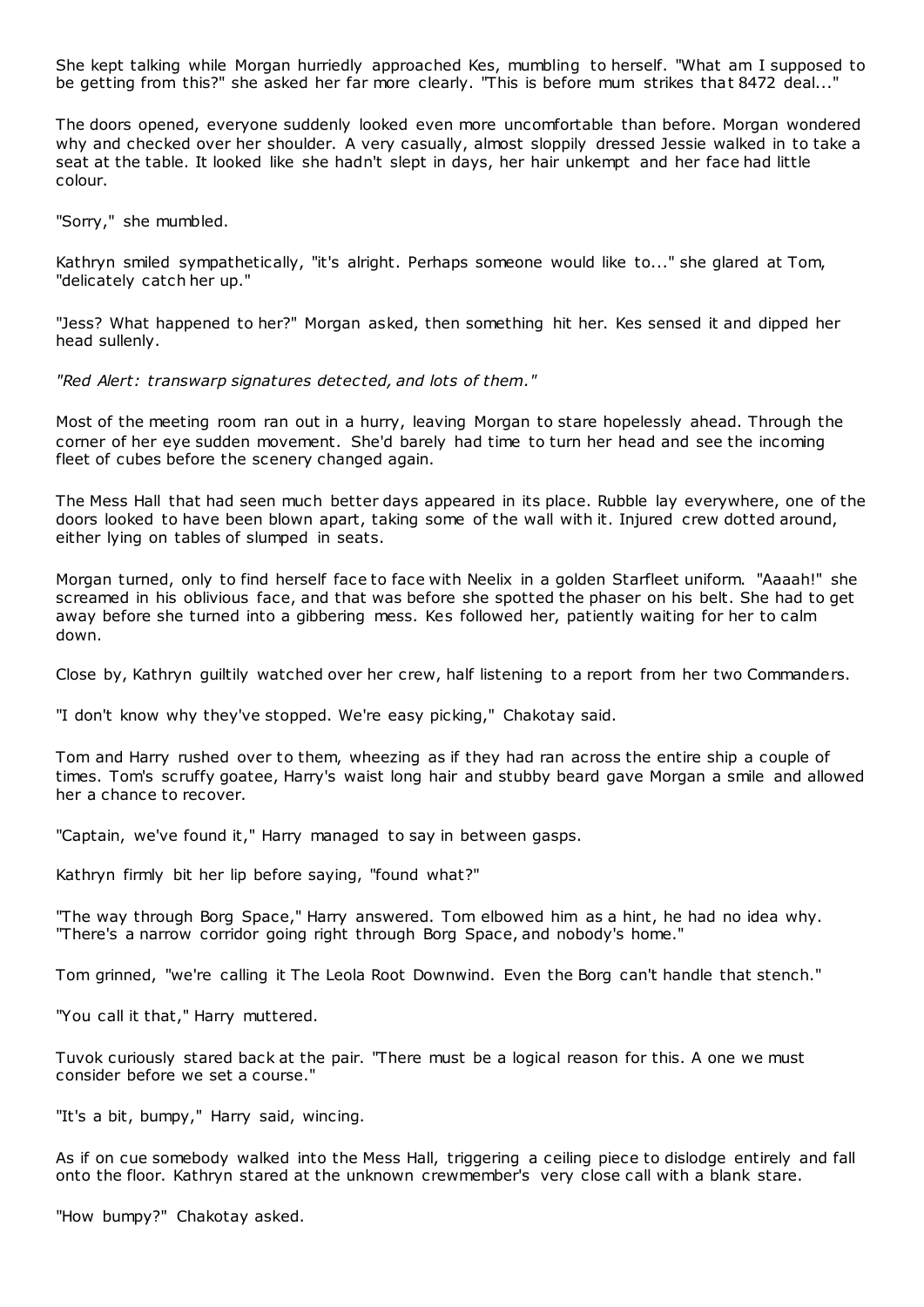Tom pulled all manner of uneasy faces, "kinda like riding the rapids on a deflating dinghy."

Kathryn groaned and walked off much to everyone's relief, especially with the grinding teeth.

"Wait, I'm confused," Morgan said. The conversation carried on in the background. "What about the deal, 8472? I don't get it. Is this tunnel what does us in?" She brightened up somewhat, "oh, does this mean we never get Seven?"

Kes strained a smile, "yes but..."

The surrounding area changed again, this time to the Borg central plexus right in the middle of the Queen's head being floated down to attach to her body. Morgan squinted, it didn't look the same. There was more of it, instead of ending at the shoulders, the cut off point seemed to be the middle of the torso. Then it turned slightly, allowing her to see her face as well as something far worse. She had to look away in disgust. Kes looked sorry but amused at the same time.

The torso and body connected, the Queen sighed contently, at least until she looked down at herself. "I asked for the pink bodysuit and heels!" Queen Seven screeched.

*"Perimetre alert, Species 8472 have entered Unimatrix Zero One."*

Annika managed to get even paler than usual. "Oh poopie," she said just before the room blew up.

"Oh, okay?" Morgan said through a forced toothy smile when the white background appeared again. They returned to Voyager moments later, back on the bridge. She noticed her mother sporting the tight bun in her hair, so she sighed in relief, glad it was all over.

"It seems the girls have returned to their time," Tuvok said in Kathryn's direction.

Morgan glanced between them both urgently, "what?" Then she realised no one was registering her presence, or the older Kes standing nearby.

Kathryn grumbled a bit while taking her seat. "I've had it with this cesspit of a planet. Let's move on."

"Aye aye," Tom said.

"But..." Morgan started to protest. Everyone bar herself and Kes started to move extremely quickly. So quickly any movement she spotted was blurred, if she saw it all. People would vanish and reappear within seconds.

Her mother downed hundreds of coffee's within a minute. Tom spent most of his time when he was at the helm with his feet up on his console. Tuvok barely seemed to move. Harry would occasionally stand by the helm. The viewscreen seemed to never change from its usual typical view of the ship travelling at warp.

Morgan looked around at Kes. One blink and time started to slow back down to normal. Kathryn finished a mug with a satisfied burp. Chakotay cringed in disgust and waved his hand by his nose.

"Status," Kathryn ordered.

She got a chorus of very similar replies, "nothing." Tuvok reported as he normally would.

Tom yawned overdramatically. "Like everyday. Seriously, we haven't had any action since the Q war."

"That's not true. Last week the Holodeck locked you and Tuvok inside," Harry said with a smirk.

Tom stared derisively at his friend. "That was last month."

*"Engineering to Bridge."*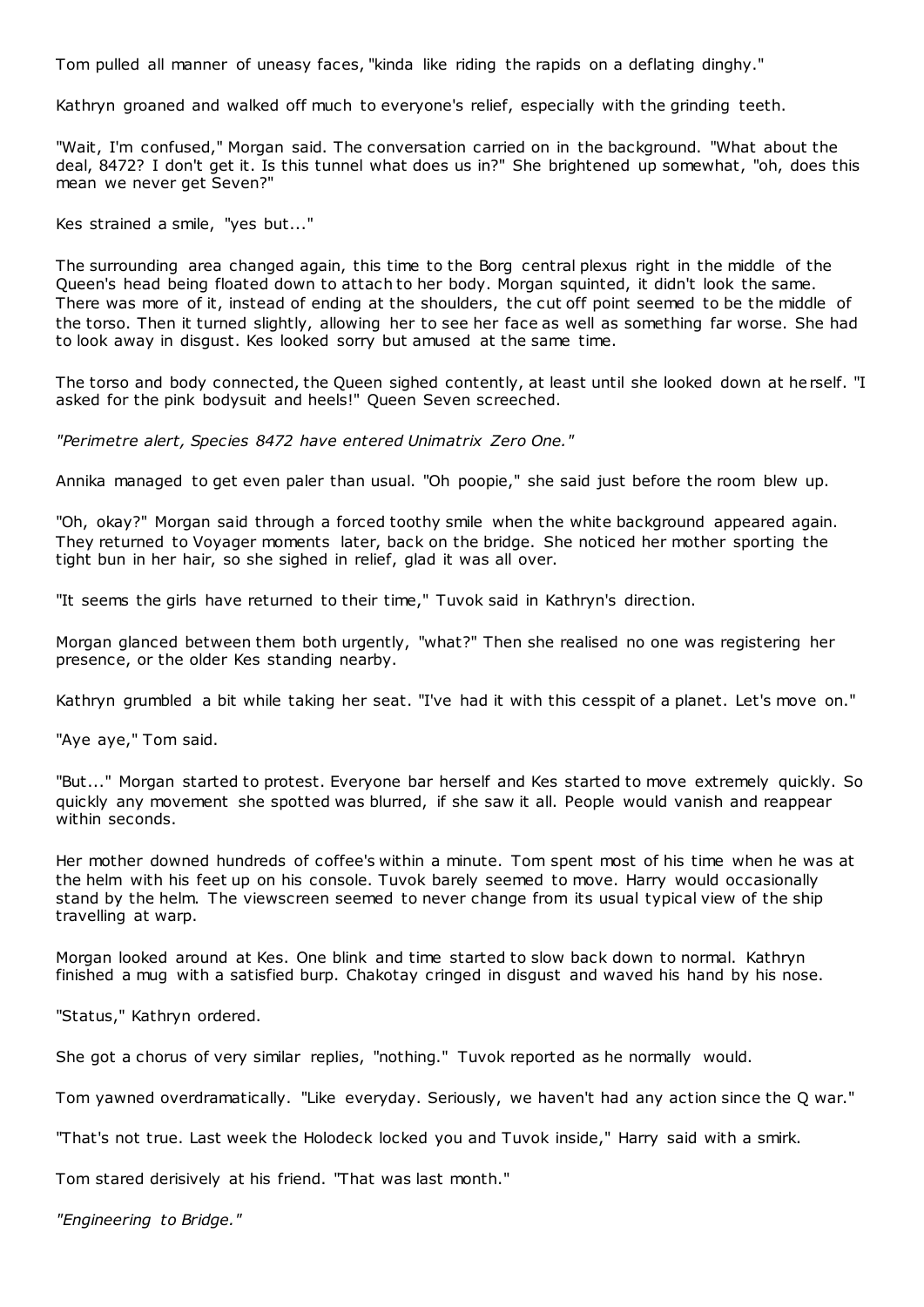Everyone perked up at the same time.

*"Captain, Commander, you need to see the videos we're getting from the last few minutes of the probe we sent out."*

"Hmm, some coffeeless nebula no doubt," Kathryn sounded disinterested.

Despite her tone and comments, Morgan and Kes appeared within a packed Engineering. It seemed like the entire crew had gathered around to get a look at B'Elanna's monitor. Kathryn stared with so much distaste it had melted a few into goo.

"Two missions in a year, and you idiots all act like we're about to watch Tom's hilarious death," Kathryn said.

"Hey!" Tom cried.

"Shoo, all of you!" Kathryn hissed at the crowd. Meanwhile B'Elanna had grew tired and turned the video on. At first the screen only showed space. Then a Borg Cube approached rather quickly. A green transporter beam blocked the screen for a moment. Kathryn noticed everyone's panicked reactions, so turned to watch for herself.

"I'm not getting any of this," Morgan said.

Kathryn cut in, "well there you go. You got what you wanted, some action. Happy bloody New Year." She flounced off.

Morgan watched after her, suddenly realising something as she stepped through the door. "Kiara. Mum said she was born during the Borg incident. She doesn't look pregnant one bit." Her eyes rolled to the side, "New Year?"

Kes smiled and nodded. "Yes."

"But, Kiara's birthday is in March. But, why, what?" Morgan stuttered.

"Do you remember your initial call to your mother when you arrived in 2372?" Kes asked.

"Yeah?" Morgan said. She wasn't surprised when Kes changed the setting again, this time to the inside of a cramped shuttle. There at the front piloting the vessel were her parents.

*"Morgan to Janeway,"* her own voice rang out.

Kathryn frowned while touching a panel. "Janeway here."

*"What's going on?"*

Kathryn and Chakotay stared at one another, puzzled. "Chakotay, who is speaking? I don't recognise her."

*"Er, it's Morgan."*

"There's no crewmember called Morgan. State your identity," Kathryn harshly snapped.

*"Stop playing around. It's Morgan, for god's sake!"* Morgan snapped.

"I think we should return to Voyager, Captain," Chakotay said.

Kathryn nodded. "Good idea." She pressed the same panel again, then moved to another. Morgan felt the shuttle turn abruptly.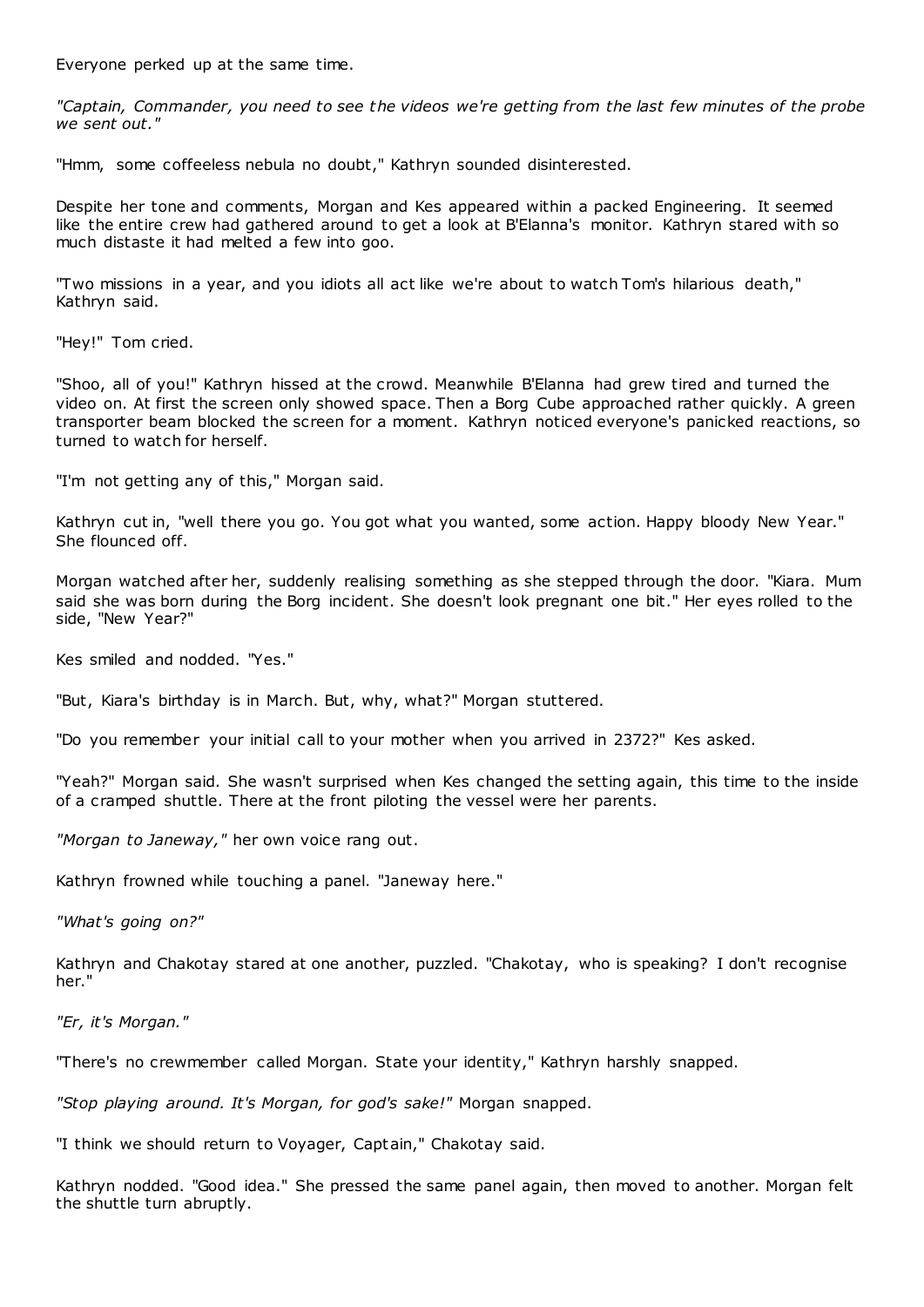"Soooo?" she said slowly.

"So, it may seem insignificant but the awaymission to this planet is extremely vital. A minor event with repercussions that I've shown you," Kes said.

Morgan's face paled with worry. "What is it? A Borg planet, a source of coffee?"

"Voyager lost two months of their journey travelling away from this world and back again, to rescue the awayteam from their life of purgatory," Kes explained.

"You mean, this is..." Morgan stuttered, her eyes fell to the planet on the screen. "It's that monkey planet dad witters on about?"

Kes looked a little thrown off. "Uh yes. Your arrival here disrupted that mission, so the team did not get infected at all. Voyager carries on, avoiding such time critical events like Seska's deceipt, the macro virus, the discovery of the dead drone on an alien world. Most importantly..."

They returned to the Conference Room meeting from before. Kes waited for a break in between the discussion. "Voyager reached Borg Space two months early."

"And that's bad?" Morgan said.

"During this Voyager's battle for survival in Borg Space, a war started between them and the Bioan, who you know as Species 8472," Kes answered. "The Borg left Voyager alone, but the damage had been done already. They avoided another confrontation and carried on, until..." She looked hesitant, guilty even. "My powers expanded. I pushed them out of harm's way at great cost."

Morgan noticed during her speech that they had returned to the Mess Hall, which quickly faded back to the battle scene on the bridge. The escalation of damage was far too obvious to ignore, and a lot for Morgan to take in. She tried to blank it out and only listen.

"Voyager could not defend itself from the aggressors it ran into. It couldn't cope," Kes said. The other Voyager once again fired a torpedo towards then. This time the bridge didn't disappear before impact. It enveloped the viewscreen, then there was nothing but space. Morgan was far too disoriented by that to worry about suffocating. "Journey's ended, far too early."

"I but..." Morgan said almost calm and neutral. "There was more. Jessie. People were missing, like Kiara, Triah, Lilly. Though okay Lilly I get."

"Yes. With a heavily damaged Voyager in a different part of space in a different time, Lilly couldn't be rescued. Voyager had been gone for years," Kes said.

"But that doesn't explain Kiara," Morgan said.

"Doesn't it?" Kes asked her gently. "Your father mentions it, how important that planet was for developing his relationship with your mother."

"Oh," Morgan murmured.

Kes nodded, "one tiny event changed Voyager's course, and their fate."

Morgan started to laugh insincerely. "Let me get this straight. Cos my mum and dad didn't hang out with monkeys for two months, the Borg wail on us until 8472 shows up. Voyager's on crutches, Annika's the Borg Queen."

"Was," Kes said with a slight curl on her lip. "The Borg are no more."

"Right," Morgan said through gritted teeth. "Of course, that makes sense! My parents don't hook up and the Borg go kablooey. Meanwhile a bunch of dimwits with a ship exactly like ours takes us out in a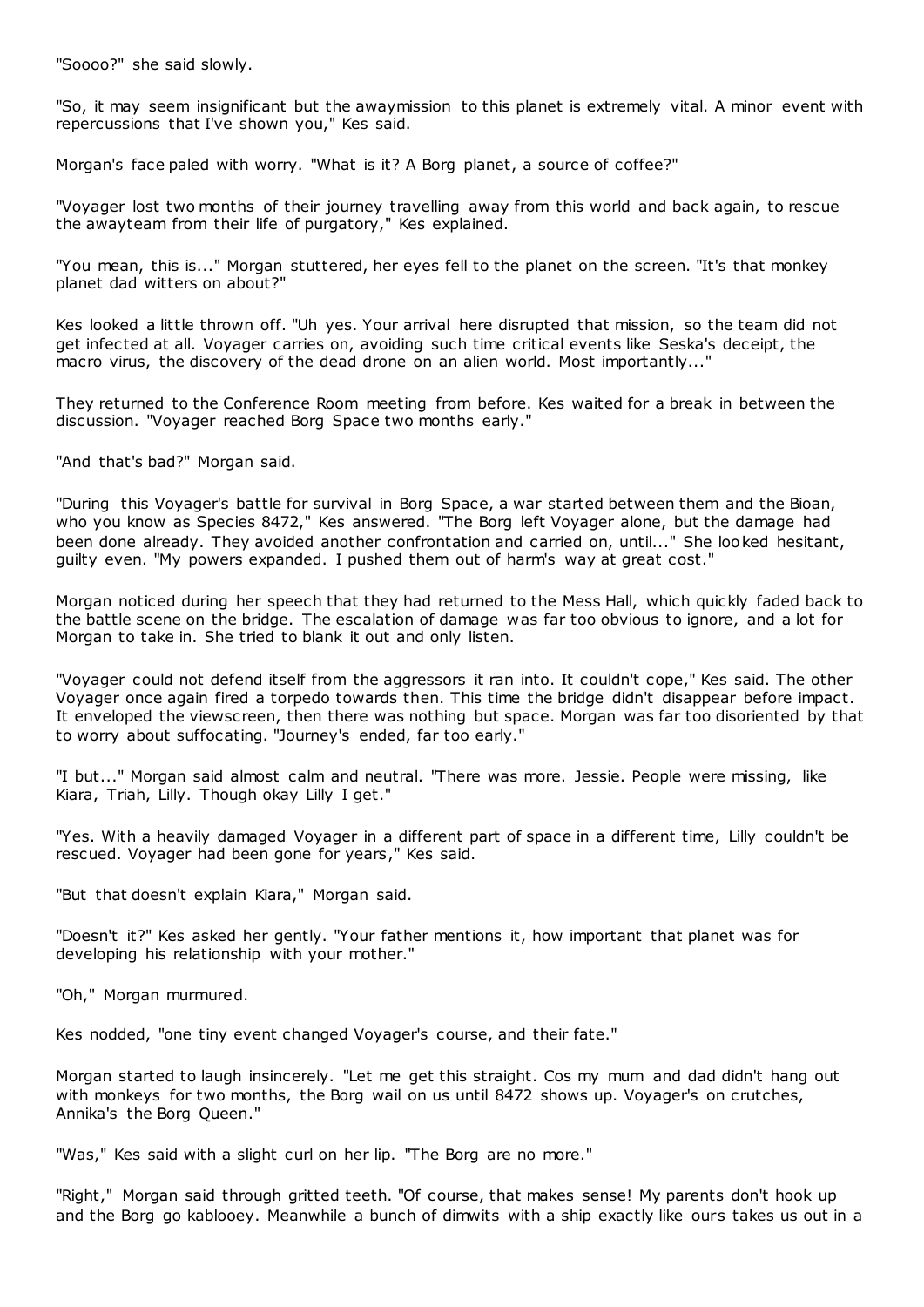couple of shots. Are you sure I'm not missing..." Something charred and lumpy bobbed by her head. She batted it aside impatiently. "What was that?"

Kes was torn between fear and amusement. "It looks like Neelix's Leola Root pot roasts are implosion proof."

Morgan's eyebrow twitched furiously. Her face flushed a bright red. "Okay fine, I get the picture! My calling my mum in the past sucks, I killed everyone. How do I fix it?"

"I think you already know. You and your friend are the only ones who can," Kes answered.

"No, no, what about Kiara, the blue flash?" Morgan said.

"That will be avoided once you return to your time. She will be a child again with no memory of this," Kes said.

Morgan sighed, "I got the how, but not the how I'm going to do the how."

Kes frowned in confusion even with her telepathy. "What?"

"Going back through where we came will return us to the moment we left. Too late," Morgan grumbled with offense.

"That's where I come in. You and Tani will return to a few minutes before that event," Kes said.

"Okay, easy as pizza," Morgan said with some relief. Everything, even Kes started to fade away. "Wait, how do I stop our jump to the past? I dunno how it even happened." When she was finished, she seemed to be lying, facing the ceiling. Her earlier companions stared down at her with worry.

"I told you, you never listen," Tani huffed.

James side eyed her while offering his hand, not to her. Morgan took it before Tani could. "That might have something to do with the passing out on the floor thing, but I'm no doctor," he said.

Tani giggled, "oh you. Maybe I should be the patient, then you can be."

Morgan shuddered on her way back up to her feet. She gave a nod to her worried sister beside her. "Come on guys, we've got a ship to save."

Craig and James glanced between the other and back again. "We do?" Craig stuttered fearfully.

Morgan sighed, impatient and a little unsure of how to explain what she'd just seen.

"Pfft, that's a load of cobblers," Tani groaned.

"Okay grandma," Craig commented quietly to himself. Her glare clued him in that it wasn't quiet enough.

James opted to ignore them both, "lets say the time jump works as Kes promised..."

"No, no, I haven't gotten that far ahead yet," Morgan stammered.

"Uh," Craig meekly said, "I hate to be the party pooper but how are we going to get to this anomaly in one piece?"

Morgan frowned, "what do you mean? I assume it's in orbit of the same planet. James can take over the helm from here, I'm sure. Though if mum's found it, she might already be going there."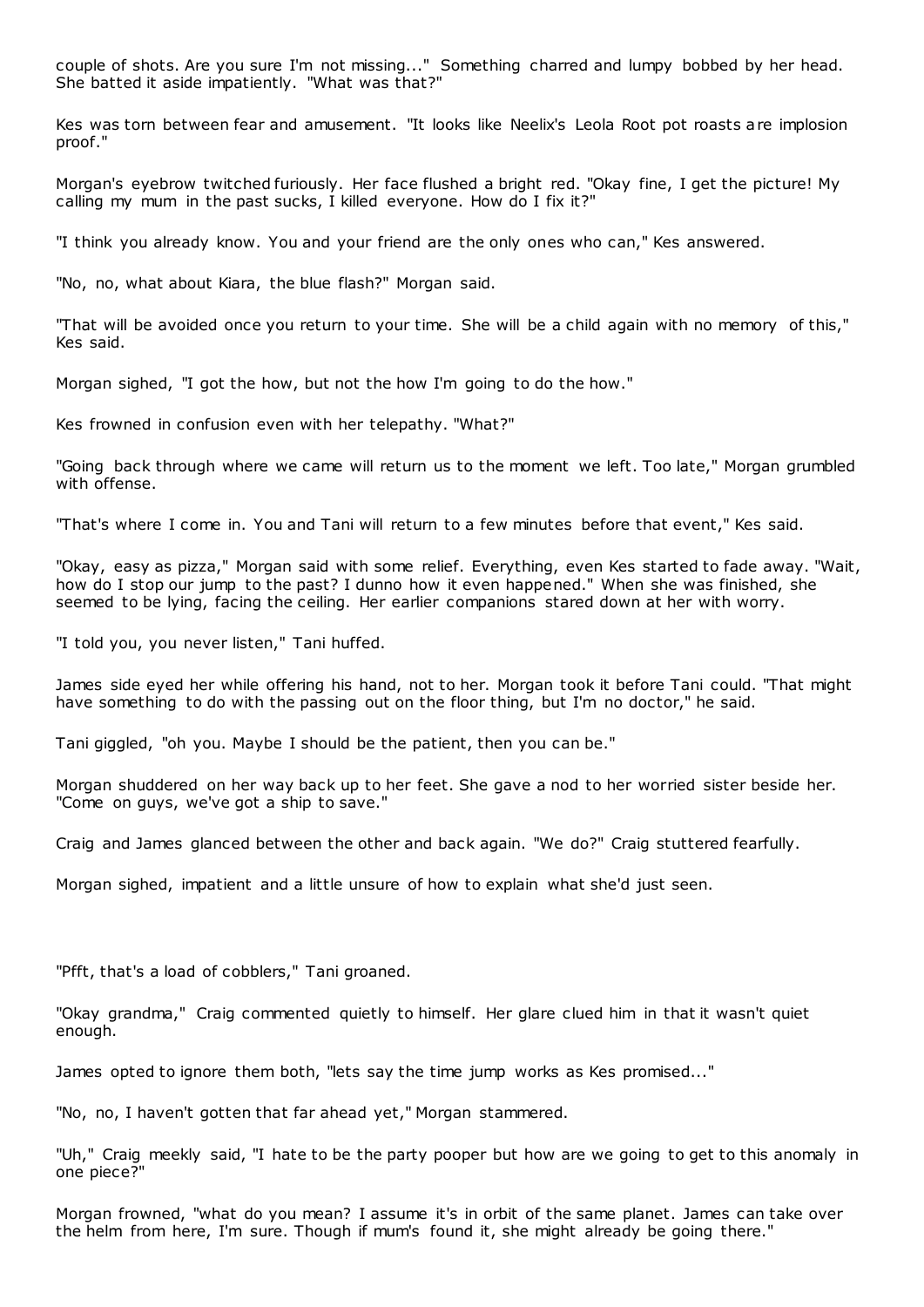"No, it's not that. While you were out it started to get a little busy at the gate," James said. He pointed to one of the screens nearby. Morgan recognised the Species 8472 ships guarding the perimetre of a faint wobbly outline close to the planet.

"Why are those weird ships guarding it?" Kiara asked.

"It's obvious. They were the ones who created it," Morgan replied.

"And they must be guarding it to stop us from using it to fix the timeline," Tani said.

"But why did they want to change it in the first place?" James asked.

"The Borg," Morgan groaned in realisation. "In the future I saw, they destroyed them. In mine we helped the Borg send them packing."

"Wow, we must've been really strong to defeat these Borg killers," Craig said in amazement.

James made a little unsure hmm. "All this because Janeway didn't get her coffee. We'd even have trouble guessing that would lead to the death of the Borg, so how would 8472 know sending you two here would do this?"

Morgan wasn't so sure at first, but a thought gave her, her smile back. "They're telepathic ." Everyone but Tani waited for further explanation, putting her off momentarily. "They talked to Kes I think, she knows stuff... look I dunno, I wasn't there at the time!"

"Okay, but the change has been made already. We'll only go back to pretty much nothing," Tani said.

"Tani, that can't be right. If it was the case why are 8472 guarding the anomaly? If it wasn't a threat to them they would've left it alone," Morgan said.

"She's got a point," Craig said.

"But we have little nanoprobes to spare," Tani meekly sighed.

"Uhhuh, so much for keeping this quiet and not changing stuff," Kiara said.

Morgan shook her head and smiled. "No, it's fine. None of this will happen if we go through with this. We can tell people the basics."

"Can we? Janeway's running low on coffee and so far our journey hasn't gotten to your levels of weird yet, which is saying something," James said. Craig nodded in agreement. Kiara widened her eyes. "She won't believe any of this."

Morgan shrugged his words off. "Fine, we'll lie our asses off." She turned towards Tani, "we gotta talk. We need to know as much as possible about what happened when the time jump happened, and come up with a prevention plan."

Kiara perked up, "ooh, what about me?"

"You won't remember any of this," Tani said.

"Yeah but, any plan we come up with needs to include her so she doesn't skip puberty again," Morgan said.

"What's puberty?" Kiara innocently asked.

Tani looked on jealously, "lucky." Craig once more silently nodded in agreement.

James laughed quietly, "why do I feel so old all of a sudden?"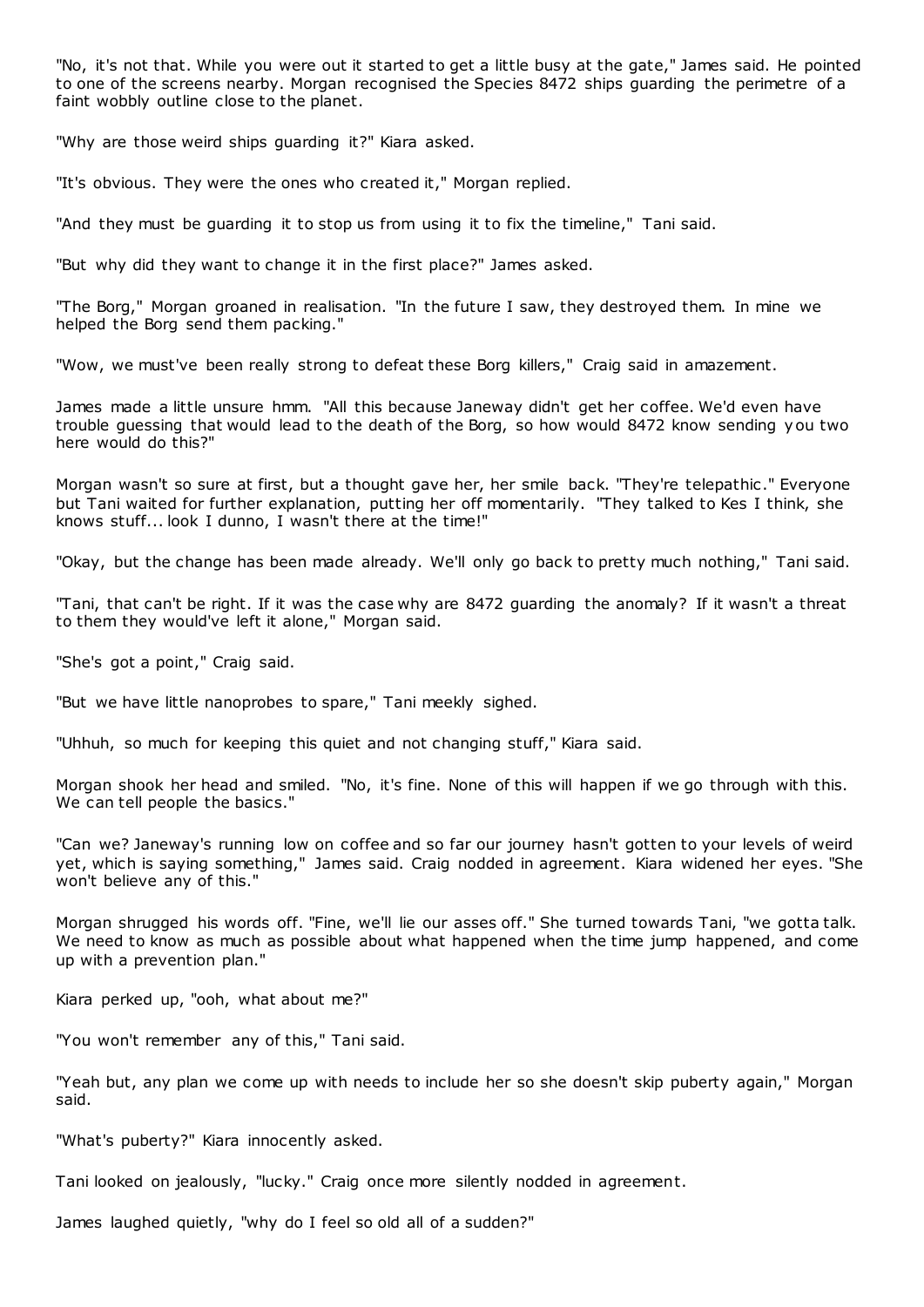Morgan teasingly gave him a slight elbow to the ribs, "cos even in a travel back in time incident you're still the oldest." She hinted for Tani to follow her and headed outside.

Once they were, Craig seemed more confused than before. "You are? I thought you were my age or younger."

"I..." James said, frowning with a raising eyebrow, "is that an insult or not?"

Kiara glanced between them both, giggling mischievously. "Insult, def."

Craig squeaked fearfully.

Outside Tani and Morgan hid in one of the corridor inlets, speaking with low voices. "Okay fine. So that means we do have 8472 to contend with," Morgan sounded deflated.

"What if we fly into it at warp," Tani suggested.

Morgan hoped she was joking. "Kes said she'd help us."

"So you think we should talk to her past self?" Tani wondered.

"No," Morgan groaned, feeling a headache coming on. "We don't have time to be making weapons, even if we had enough nanoprobes. She'll have known that. She said it would be fine."

Tani pulled a scrunched up face. "So the plan is really just fly into the anomaly, hoping 8472 are on their lunch break? Then what?"

"Then we stop them making the anomaly in the first place," Morgan said as if it were obvious.

Tani started to feel a similar headache building. "But how? It all happened so fast. We have more time to make the weapons in this time than we do in the present."

Morgan's hopes dashed from her face. "You may be right. We'll have to destroy the anomaly instead."

"Oh! Of course," Tani said super sarcastically.

A smile crept back onto Morgan's face. "Yes of course! We don't need the weapons. 8472 will do the work for us. All we need to do is avoid dying until we go into the anomaly."

"So, we're back to square one," Tani groaned.

"If we do this right, all we'd need to do back in our time is get Voyager out of the way and make sure Kiara doesn't run off, just in case," Morgan said.

Tani nodded slowly, pretending she understood. "Okay then, I'll go to the bridge then and..."

"Hold on!" Morgan hissed. "If you're there, who will make sure Kiara's safe?"

Tani whined pathetically, "she's not my sister-me."

"You don't even get the plan," Morgan muttered.

"What's to get? Fly in and fly back, whoop de doo," Tani laughed. She could tell Morgan wasn't going to budge, her face fell. "I'm not touching Jessie's manipulation attempt, no way."

Morgan resisted giving her another slap. "Duncan doesn't need rescuing, you delusional brat."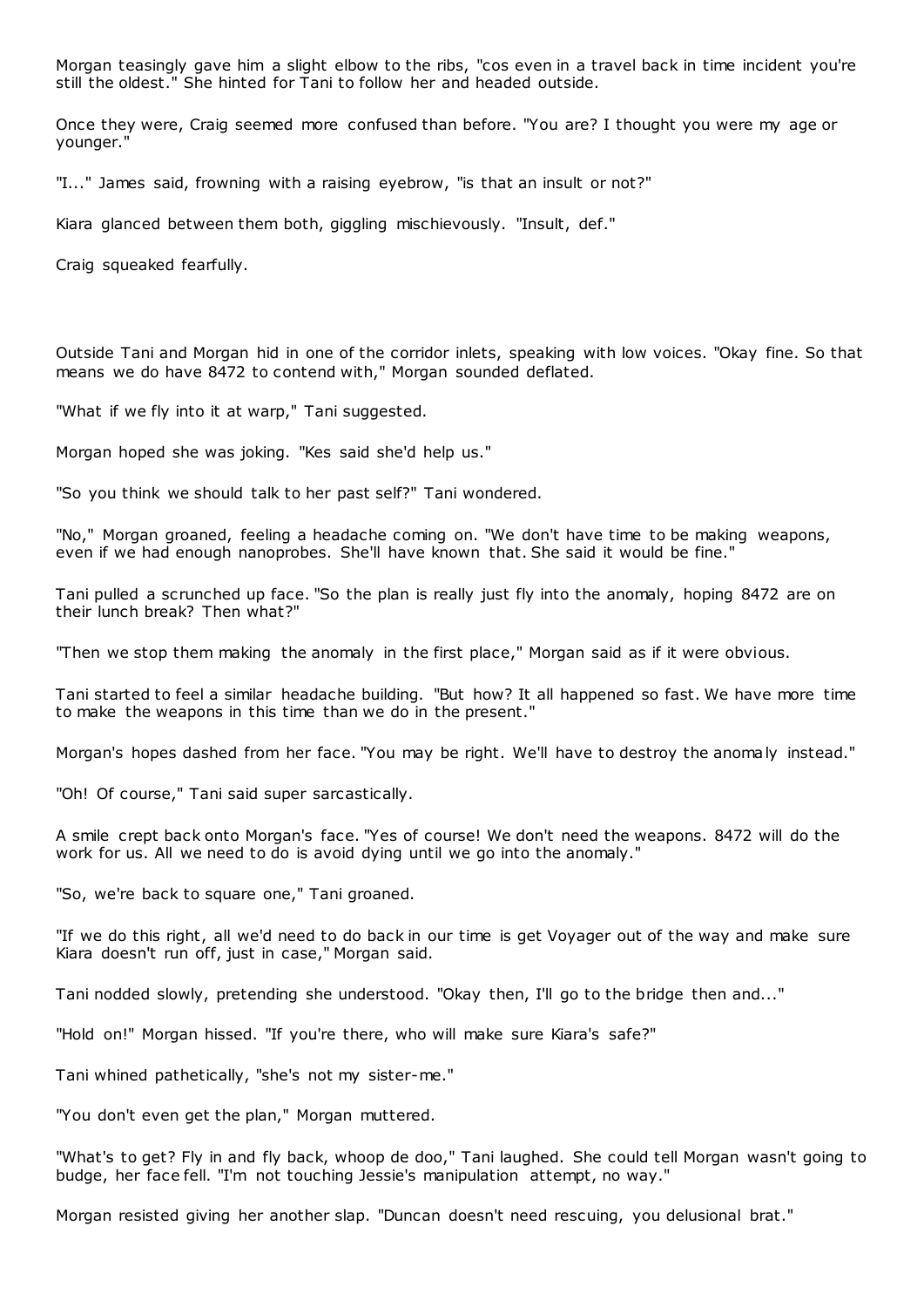"Oh, I'm the brat?" Tani sniggered.

"Yes," Morgan replied matter of factly. "Just go to Sickbay and grab Kiara. She'll try to run out as soon as you enter."

"But," Tani moaned.

"Your job isn't hard, sheesh! Let's update the others and get started," Morgan said while walking around her, back to Stellar Cartography.

### **The Bridge:**

"We're in range," Tom said.

"Red Alert!" Kathryn commanded.

"Powering weapons," Tuvok said.

"Is the deflector ready?" Kathryn asked.

"Yeah," Jessie replied.

Kathryn tapped her commbadge. "Girls, are you in positions?"

*"Sure, no probs."*

"Then good luck to you both. Mr Tuvok, fire!" Kathryn shouted passionately.

"Aye Captain," Tuvok replied.

Tani waited around outside Craig's quarters, squinting and curling the right side of her lips. Craig looked on a little confused.

"Morgan?" Tani finally said.

*"What?"* Morgan's voice replied.

"What did you tell your mum to get her flying guns blazing into that anomaly?" Tani asked.

The pair heard an embarrassed little groan. *"I didn't. James did. And I'm not proud of it, okay."*

"Evasive maneuvers! Faster!" Kathryn screamed whilst gripping the armrests so hard her hands were white.

Tom squeaked, his head covered in sweat. "Okay."

They felt the ship swerve to the left. It wasn't far enough. A beam from one of the 8472 ships struck Voyager's belly, causing the ship to spin out of control.

"Shields down to 17%," Tuvok said calmly.

Kathryn firmly ground her teeth. Meanwhile the bridge was on fire, quickly filling with smoke. Harry hurriedly ran over to one to extinguish it.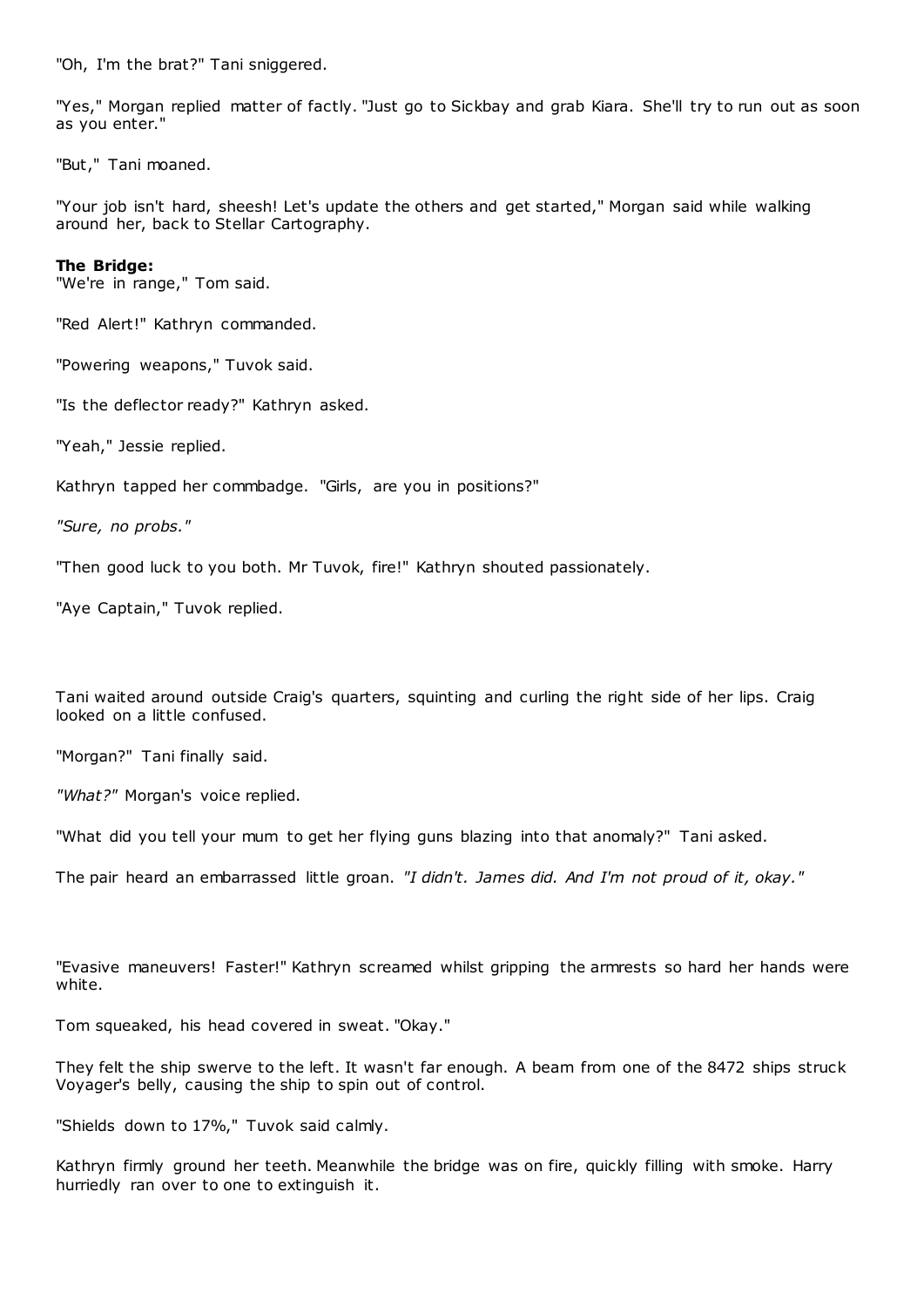"We mustn't give up. If anyone's going to use that coffee nebula, it's gonna be me," Kathryn grumbled. Chakotay stared at her accusingly. "Us." His face didn't change. "I meant wormhole. Keep firing."

Voyager recovered its course, as it did it fired more torpedoes. Two hit, and the others missed. Nothing changed, the 8472 continued their pursuit. The anomaly was only seconds away when one of the warp drives started to smoke.

"We have no more torpedoes, Captain," Tuvok said.

"One of the nacelles has overheated. We're losing speed," Tom dared to add on.

"Ok, I think it's time, fire the deflector," Kathryn said in between licking her lips.

"Setting a course for the anomaly," Tom said.

Both 8472 ships fired at Voyager, just as it reached the anomaly. The weapons fire hit the back of the ship. The hull buckled and the ship blew up inside the anomaly. It started to contort, spread across and thin.

The 8472 ships hurriedly regrouped to do their circular formation, powering up their weapons on route. By the time they were able to charge the centre ship, the anomaly had faded completely.

"Blue Alert," Lilly ordered. Emma looked at her oddly.

"Isn't that the alert for the landing thingy?" Emma asked.

Lilly opened her mouth, about to respond. She looked hesitant for a moment. "No, that's yellow. Does this thing even land?" Dave responded with only a dumbfounded stare.

One half of the screen showed what looked like an empty Voyager bridge until a flustered and wide eyed Harry tumbled into the helm seat. "Surely you have one ex Borg over there. It's so common."

Lilly shook her head and her earlier thoughts. "No it's really not. Why?"

Harry whined while tapping his commbadge again with one hand, the other worked on the helm. "Kim to Morgan."

"The aliens are targeting Voyager," Carly stuttered. "Surely there's got to be one sober person on that ship who can fly."

Too engrossed in his panicked helm tapping, Harry didn't notice the girl running up to him until she pushed his seat hurtling into the steps. "Mor...?" he weakly whimpered on landing.

"Miss Henderson?" Tuvok managed to sound alarmed.

"Hold on to your lamps," Tani said, quickly tapping a new course on the helm.

"La...?" Tuvok barely had time to wonder as the entire ship jolted face down.

#### **Deck Five:**

Morgan hurried out of a turbolift with a still tipsy Craig tailing her. The jolt pushed them both further down the corridor, and Craig face first to the floor.

"No Craig, I wasn't the one who knocked a tune on your door," Morgan grumbled, seemingly unaware. Craig made a little pained whimper. Morgan sighed very impatiently, "I don't have time for this now."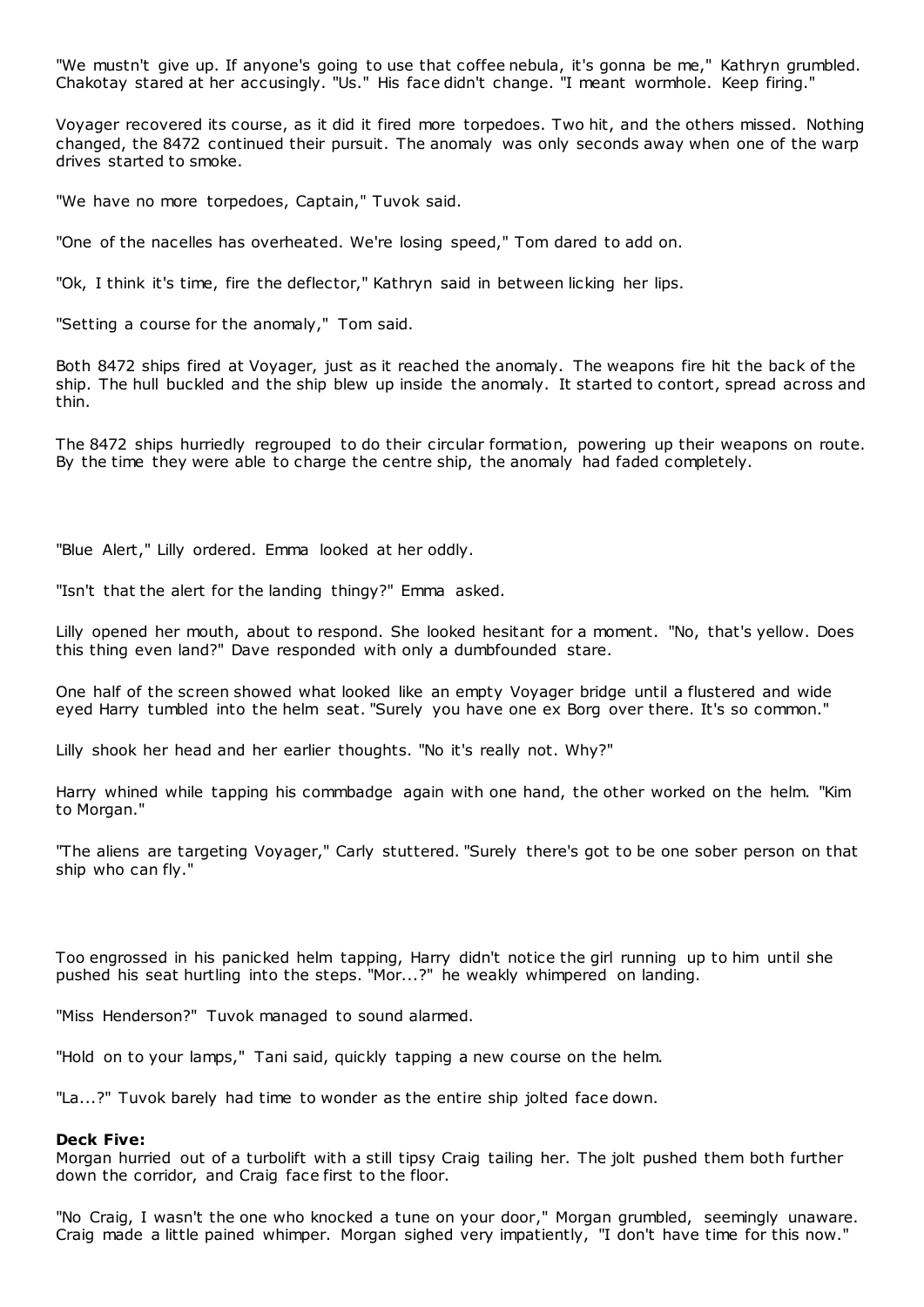She picked up the pace to run into Sickbay. Since she expected it and her head was less groggy from her mum's flask contents, she saw Kiara bolting out of the office this time. Morgan crouched down to grab her.

"Hey!" Kiara cried as she was picked up off her feet and hung over her sister's shoulder. She quickly resigned to her fate until Morgan started to head back for the office, then she started kicking wildly. "No, no, the babies smell!"

"I know, pack that in," Morgan grunted.

The smell came first, then the sight of the two babies; one sound asleep, the other kicking up a fuss. As before she grabbed one, mouthing *be right back* with her nose squished down.

### **The Bridge:**

*"Tani,"* Morgan's voice called over the comm.

Kathryn perked up, distracted from what she was doing. To Harry's fortune, it was peeling a squished chocolate bar stuck to his thigh. Unaware of it he ran towards Opps mumbling about not having many nanoprobes.

"Pookie? Come sort out that naughty Harry boy for sitting on my Coffee Kitkat," Kathryn said very innocently.

Tani rolled her eyes up, resisting the urge to comment on that. "I did it, but they're still here." She eyed the viewscreen showing the 8472 formation firing a beam into empty space, creating similar distortions to the anomaly from the past. "What are we missing?" Her console started bleeping furiously at her.

Tuvok's and Opps did too. "The disturbance they are creating, its pulling us towards it," Tuvok said.

The ship rumbled gently at first. Harry checked behind him, "hull stress is weakening."

*"Hull breach on Deck Five,"* the computer's voice said.

#### **Deck Nine:**

Morgan's eyes widened in horror. "Duncan," she stuttered. The rocking of the ship made it a struggle to lower Kiara to the ground with a baby in her other arm. "Hold him, I'll be right back."

Kiara pulled a little face as she was handed the heavier than he looked kid. "But?" she protested.

"Don't move, unless it gets all blue flashy!" Morgan yelled while running off down the corridor.

"Blue flashy?" Kiara mumbled.

Morgan turned one corner to enter the turbolift. She heard the computer speak from the bridge, "*emergency forcefields activated. Hull breach contained."*

"What?" Morgan said, freezing on the spot.

*"Morgan, the hull stress on your deck is getting worse. I'd get out of there if I were..."* Tani's voice tried to warn her. A huge bang behind Morgan punched her in the gut, slamming her into the back wall of the turbolift.

"Kiara," Morgan weakly spluttered during her attempt to get back up. Once up she staggered back the way she came, ignoring her newly sore back.

It didn't take her long to get back to where she left her sister and Bryan. Only they weren't where she left them. Instead two teenagers lay unconscious side by side in their place.

"Oh sh..." Morgan stammered.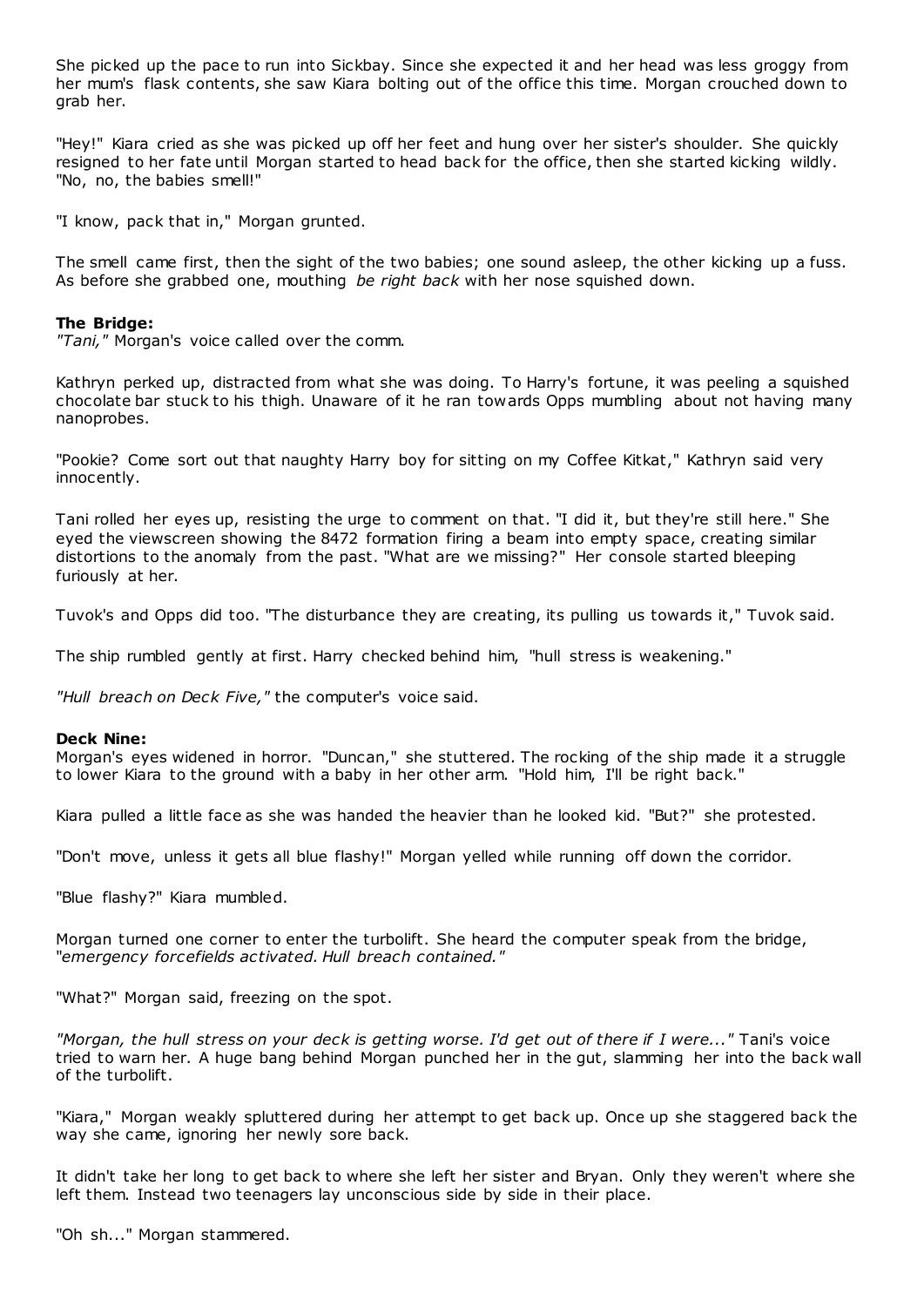## **The Bridge:**

Tani squinted towards the viewscreen. "What the hell?"

She wasn't the only one confused. The anomaly rippled, its edges started to fade. The enemy ships flickered invisible with every churn. Finally they both vanished all together as if nothing happened.

"Um, so blowing up the ship, it worked? Took its time," Tani said.

## **Deck Nine:**

Morgan knelt beside the two kids looking forlorn. "Yeah, took their time." She grimaced, unsure what to do next.

## **The Bridge:**

Tuvok kept his eyes firmly on his station, hoping that if he couldn't see the bridge, whatever was happening on it wasn't. "The nano torpedoes are armed and ready," he said without moving his head.

Kathryn quickly swallowed the majority of what was in her mouth. Still she chewed while posing dramatically in her chair, "good, lets get those 8472 scum."

Tuvok sighed as he fired the only two warheads directly towards the centre ship. It took a few seconds before the strike obliterated the ship, taking most of the others with it.

"The last few ships are retreating," Harry breathed a sigh of relief. Something light and sticky struck the back of his head. He didn't need to ask or look to know what it was, but he did have a feel around to make sure it hadn't stuck to him. There buried into his stressed, sweaty hair, a glob of melted chocolate that was starting to pollute the air around him with coffee fumes.

"Pfft, melted my afternoon treat," Kathryn pouted, folding her arms in a huff.

"Captain," Tuvok said when his eyebrow reached critical height, "perhaps you should return to your quarters to rest. I will assume command until morning."

Kathryn seemed to have trouble keeping her head still, "why, I can easily get another one." She gasped, then gave the Tuvok a mischievous grin, "I can get a hundred. Clever boy." Luckily for everyone on board her head turn had slouched her body too far to the right, so she toppled to the floor moments later.

"Sickbay's gonna be busy tonight," Harry winced. His eyes bugged out, "Tom. We forgot to beam up Tom. Is he still in one piece out there?"

"It is of no concern. I transported him back on board during the time Deck Five's hull breach was sealed," Tuvok said.

## **Sickbay:**

James walked inside, immediately tripping over someone on the floor. He heard the cutest baby giggle during his stumble, he panicked immediately thinking the worst. To his huge relief the person he tripped over was an adult and Tom shaped. The giggle came from Duncan poking him in his snoring face.

"What the...?" James started to wonder until the piercing sound of a baby crying reminded him he had a hangover. Since it wasn't coming from Duncan, still laughing at the drooling Tom was doing, he looked across the room towards Danny and Ian. At first he noticed Danny holding a bundle, then Ian as well, he glanced between them both and started to worry.

The Doctor approached him with an irritated, almost tired expression, brandishing a hypospray. "Now serving number 150," he tried to say light but sounded bored. James frowned at him while it was injected into his arm. It got to work relatively quickly, except for the seeing double part.

"Um, Danny and Ian," he mumbled.